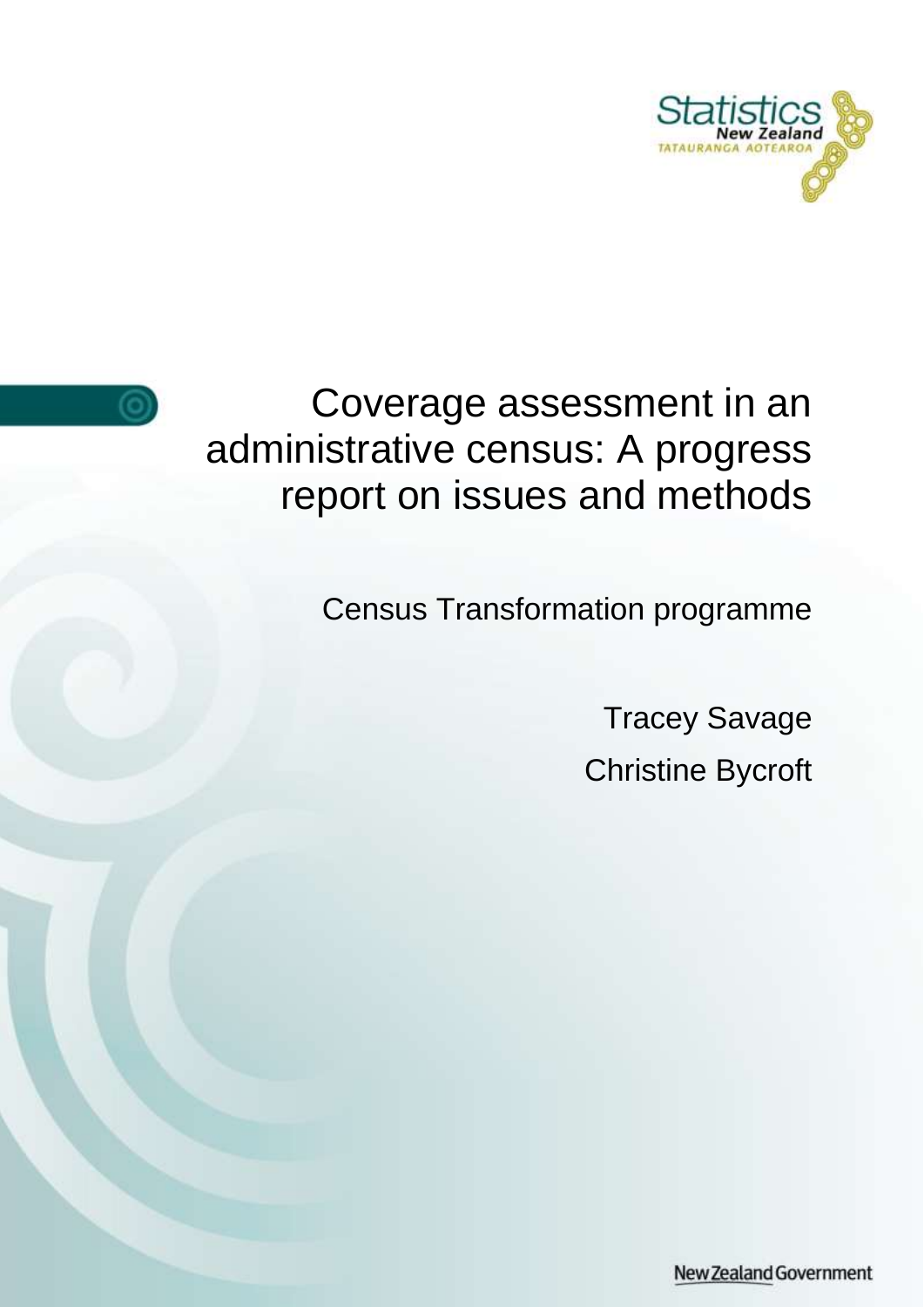

This work is licensed under the [Creative Commons Attribution 3.0 New Zealand](http://creativecommons.org/licenses/by/3.0/nz/deed.en) licence. You are free to copy, distribute, and adapt the work, as long as you attribute the work to Statistics NZ and abide by the other licence terms. Please note you may not use any departmental or governmental emblem, logo, or coat of arms in any way that infringes any provision of the [Flags, Emblems, and Names Protection Act 1981.](http://www.legislation.govt.nz/act/public/1981/0047/latest/DLM51358.html) Use the wording 'Statistics New Zealand' in your attribution, not the Statistics NZ logo.

#### **Disclaimer**

This report represents the views of the author. It does not necessarily represent the views of Statistics NZ and does not imply commitment by Statistics NZ to adopt any findings, methodologies, or recommendations. Any data analysis was carried out under the security and confidentiality provisions of the Statistics Act 1975. Unless otherwise stated, results presented are the result of data analysis undertaken by the author.

#### **Liability**

While all care and diligence has been used in processing, analysing, and extracting data and information in this publication, Statistics New Zealand gives no warranty it is error free and will not be liable for any loss or damage suffered by the use directly, or indirectly, of the information in this publication.

#### **Citation**

Savage, T, & Bycroft, C (2014). *Coverage assessment in an administrative census: A progress report on issues and methods.* Available from www.stats.govt.nz.

ISBN 978-0-478-42916-9 (online)

#### **Published in September 2014 by**

Statistics New Zealand Tatauranga Aotearoa Wellington, New Zealand

#### **Contact**

Statistics New Zealand Information Centre: [info@stats.govt.nz](mailto:info@stats.govt.nz) Phone toll-free 0508 525 525 Phone international +64 4 931 4610 [www.stats.govt.nz](http://www.stats.govt.nz/)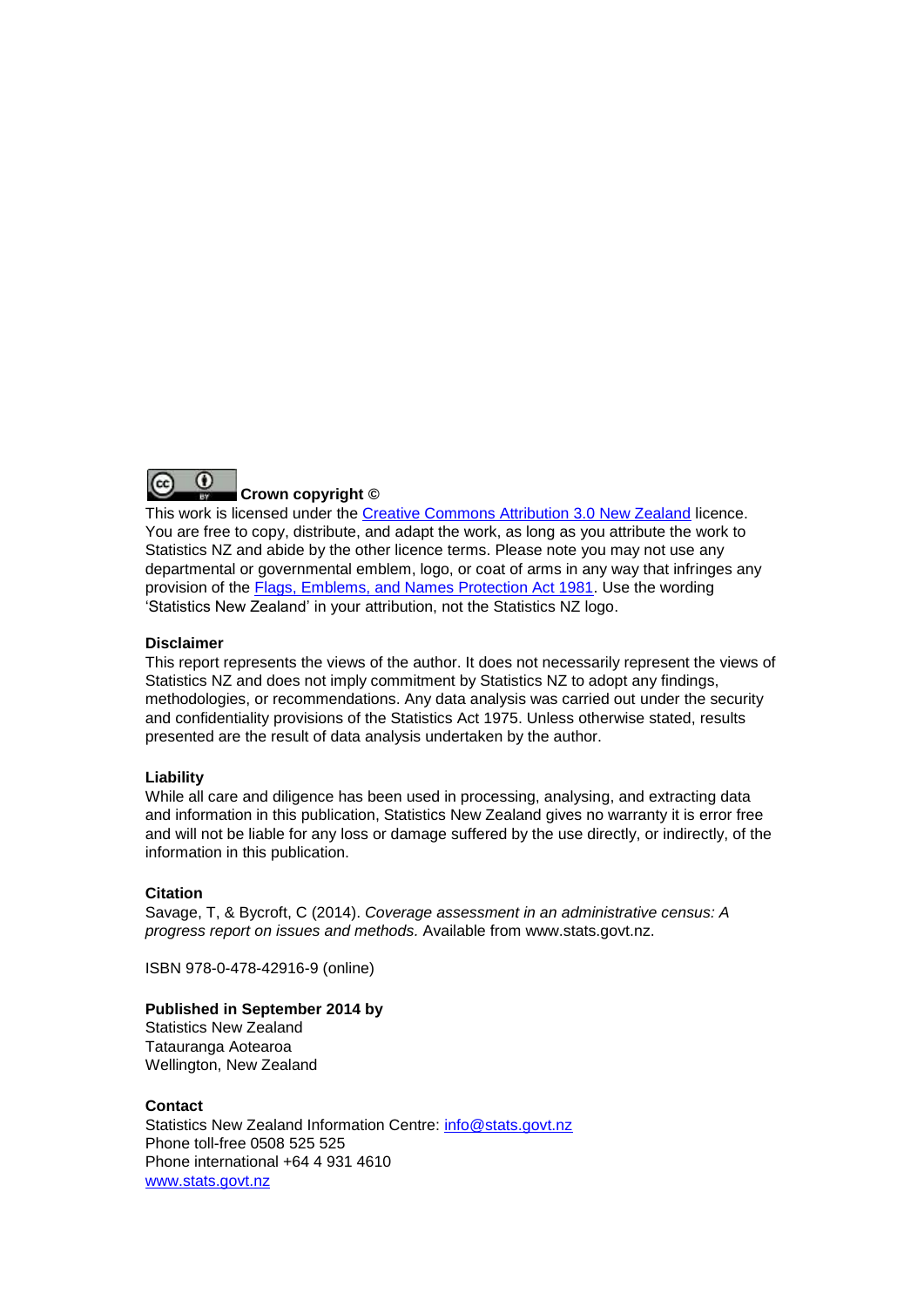

| Coverage issues in New Zealand administrative data sources  11                  |  |
|---------------------------------------------------------------------------------|--|
| Coverage issues and assessment methods at the Office for National Statistics 13 |  |
|                                                                                 |  |
|                                                                                 |  |
| Methods for dealing with coverage issues in an administrative census  20        |  |
| Overarching implications for an administrative census in New Zealand 27         |  |
|                                                                                 |  |
|                                                                                 |  |
| Appendix: Coverage issues and assessment methods at NSOs with an                |  |
|                                                                                 |  |
|                                                                                 |  |
|                                                                                 |  |
|                                                                                 |  |
|                                                                                 |  |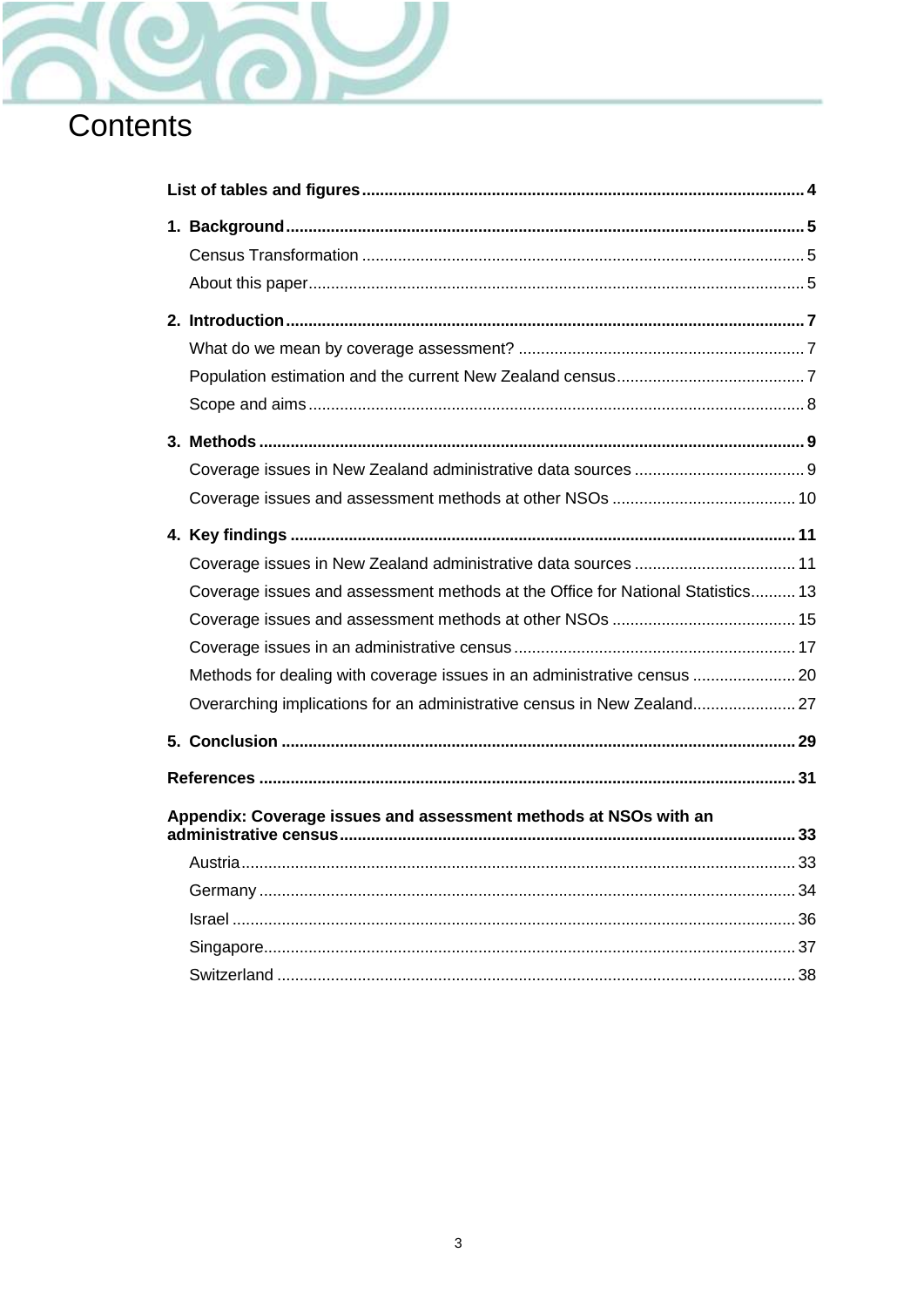

# <span id="page-3-0"></span>List of tables and figures

# **Tables**

| 2. Approaches for dealing with coverage issues when constructing the administrative |  |
|-------------------------------------------------------------------------------------|--|
| 3. Approaches for estimating and adjusting for remaining coverage issues  23        |  |
|                                                                                     |  |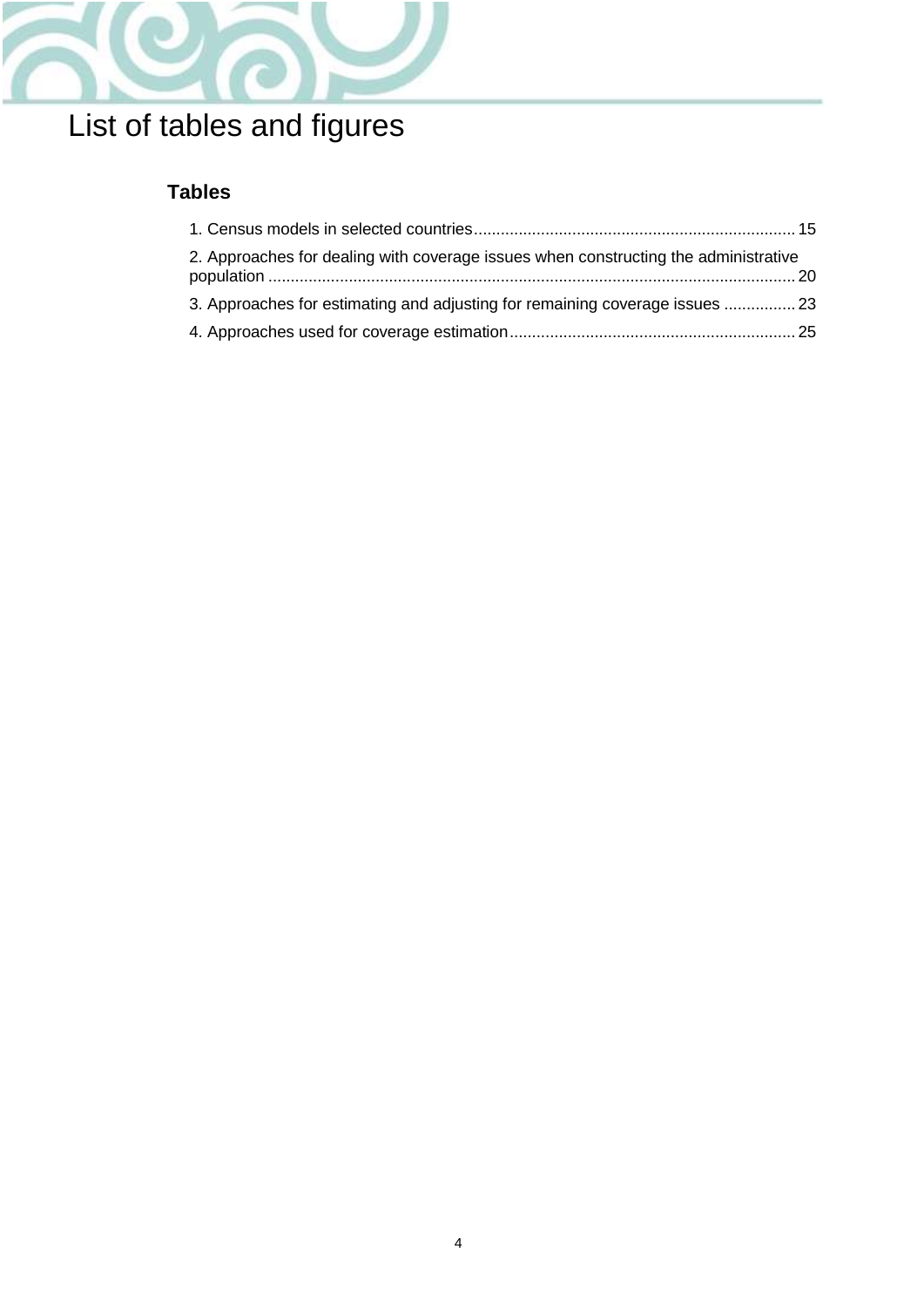

# <span id="page-4-0"></span>1.Background

# <span id="page-4-1"></span>Census Transformation

In March 2012 the New Zealand Government agreed to a Census Transformation strategy. This strategy has two strands:

- a focus in the short-to-medium term on modernising the current census model and creating efficiencies.
- a longer-term focus on investigating alternative ways of producing small area population and socio-demographic statistics, including the possibility of changing the census frequency to every 10 years, and exploring the feasibility of a census based on administrative data (Statistics NZ, 2012a).

The main emphasis of the longer-term strand of the Census Transformation programme is on the feasibility of producing census information from existing administrative data sources, as this aspect is the least understood. In addition, exploring the suitability of existing data sources to produce official statistics is part of our drive to be "an administrative data-first statistics office" (Statistics NZ, 2012b). The investigation takes a phased and iterative approach.

The first phase of the investigation (which this paper is part of) is designed to provide evidence that will inform decisions on the preferred direction for future development of the New Zealand census (see Statistics NZ, 2014 for an overview). The early focus is on developing an understanding of future census information requirements, and whether existing administrative sources can meet those requirements.

Our current understanding indicates that two approaches appear to offer feasible solutions for an administrative census if barriers can be overcome (Statistics NZ, 2014a).

The first approach is to create a national population register. This approach is the basis for successful international examples. However, New Zealand does not currently have a population register, and privacy, legal, and cost concerns mean that the creation of a register in the near future is unlikely. Therefore we assume there will be no New Zealand national population register in the next 10 to 20 years.

Another approach is to link multiple existing data sources. This shows promise as a statistical solution to produce population counts that would avoid the need to survey everyone. This approach is the current focus of investigations, including this paper.

An assessment of coverage issues is integral to the development of a census based on administrative data sources, and methods to measure and adjust for coverage errors need to be developed.

# <span id="page-4-2"></span>About this paper

*Coverage assessment in an administrative census: A progress report on issues and methods* forms part of the first phase of the Census Transformation programme. The paper reports on preliminary investigation into issues and methods for coverage assessment, if Statistics New Zealand moves to a Census of Population and Dwellings based primarily on administrative data.

The paper describes coverage issues already identified in New Zealand administrative sources. It also summarises the experience of countries that have recently moved to, or are considering a move to, a census that relies on population registers or other administrative sources to count their population.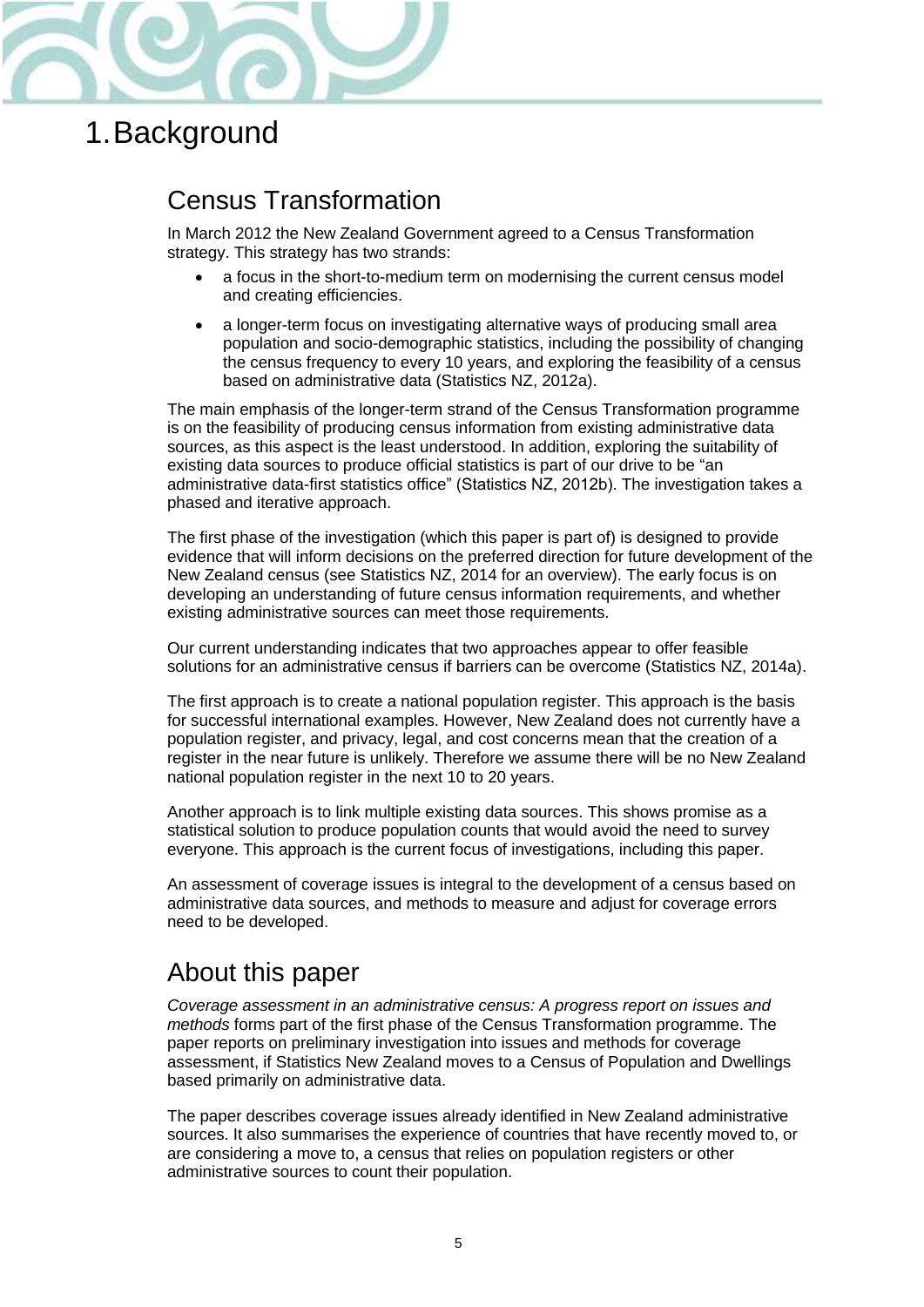The purpose of this paper is not to make final decisions about coverage assessment for a New Zealand administrative census, but rather to help guide decisions about where to direct more in-depth investigations in the second phase of work.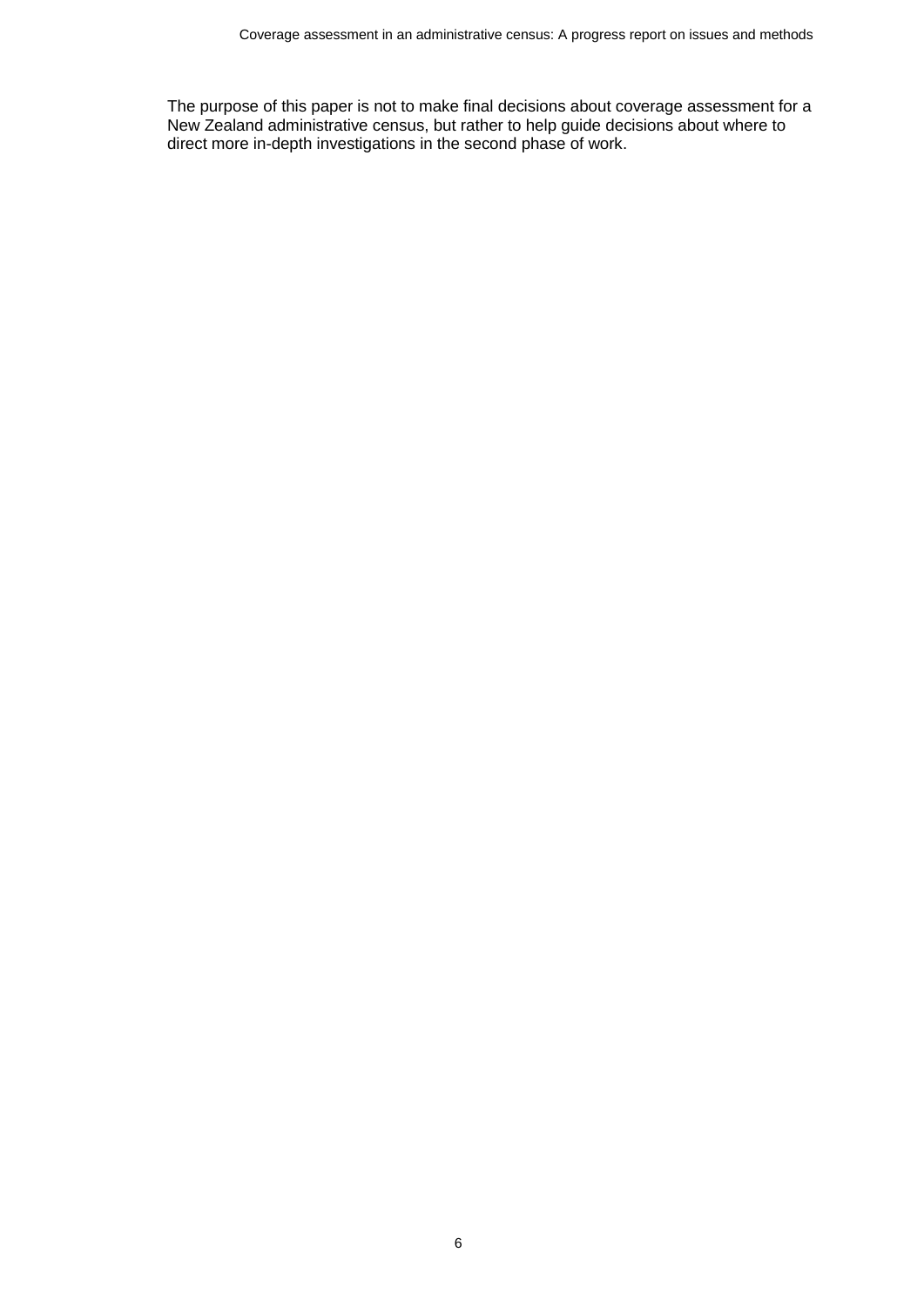

# <span id="page-6-0"></span>2.Introduction

 $\overline{a}$ 

# <span id="page-6-1"></span>What do we mean by coverage assessment?

Coverage assessment aims to measure errors relating to **who** is counted in the census population.

No approach to producing population counts is fully accurate. This is true whether Statistics NZ produces population counts via a full-enumeration census, as we do currently, or via an administrative based census, as we are considering in the Census Transformation programme.

In any census model there are two broad coverage issues that lead to inaccuracies in census population counts:

- People who should be counted in the census, but we do not count for some reason – for example, new born babies who are missed by the census. This results in census undercount.
- People who should not be counted in the census, but are counted for some reason – for example, people who are counted more than once, or people who have left New Zealand to live overseas. This results in census overcount.

At the national level, perfect coverage (ie no undercount and no overcount) means that we count every person who should be counted, and no one that should not – we count all the right people.

At the subnational level, perfect coverage means that we count every person within each geographic area, and no one from outside that geographic area – we count all the right people, in the right place.

# <span id="page-6-2"></span>Population estimation and the current New Zealand census

New Zealand's current census addresses coverage errors through a coverage survey called the Post-enumeration Survey (PES). The PES is an independent survey of a small sample of the population, which measures the accuracy of the census population count. The PES measures people missed by the census, people counted more than once in the census, and the resulting net census undercount.

Statistics NZ produces official national population estimates and subnational population estimates to territorial authority (TA) and area unit (AU) level.<sup>1</sup> These official estimated resident population (ERP) figures are based on the New Zealand resident population concept, defined as all individuals who usually live in a given area at a given time.<sup>2</sup>

<sup>&</sup>lt;sup>1</sup> For definitions and explanations of Statistics NZ geographies, including territorial authorities and area units, see [www.stats.govt.nz/Census/about-2006-census/2006-census-definitions](http://www.stats.govt.nz/Census/about-2006-census/2006-census-definitions-questionnaires/definitions/geographic.aspx)[questionnaires/definitions/geographic.aspx](http://www.stats.govt.nz/Census/about-2006-census/2006-census-definitions-questionnaires/definitions/geographic.aspx)

 $2$  For a definition of the Estimated Resident Population, see <http://datainfoplus.stats.govt.nz/Item/nz.govt.stats/7751f101-7b2d-4e97-a487-3ac4126d22d4>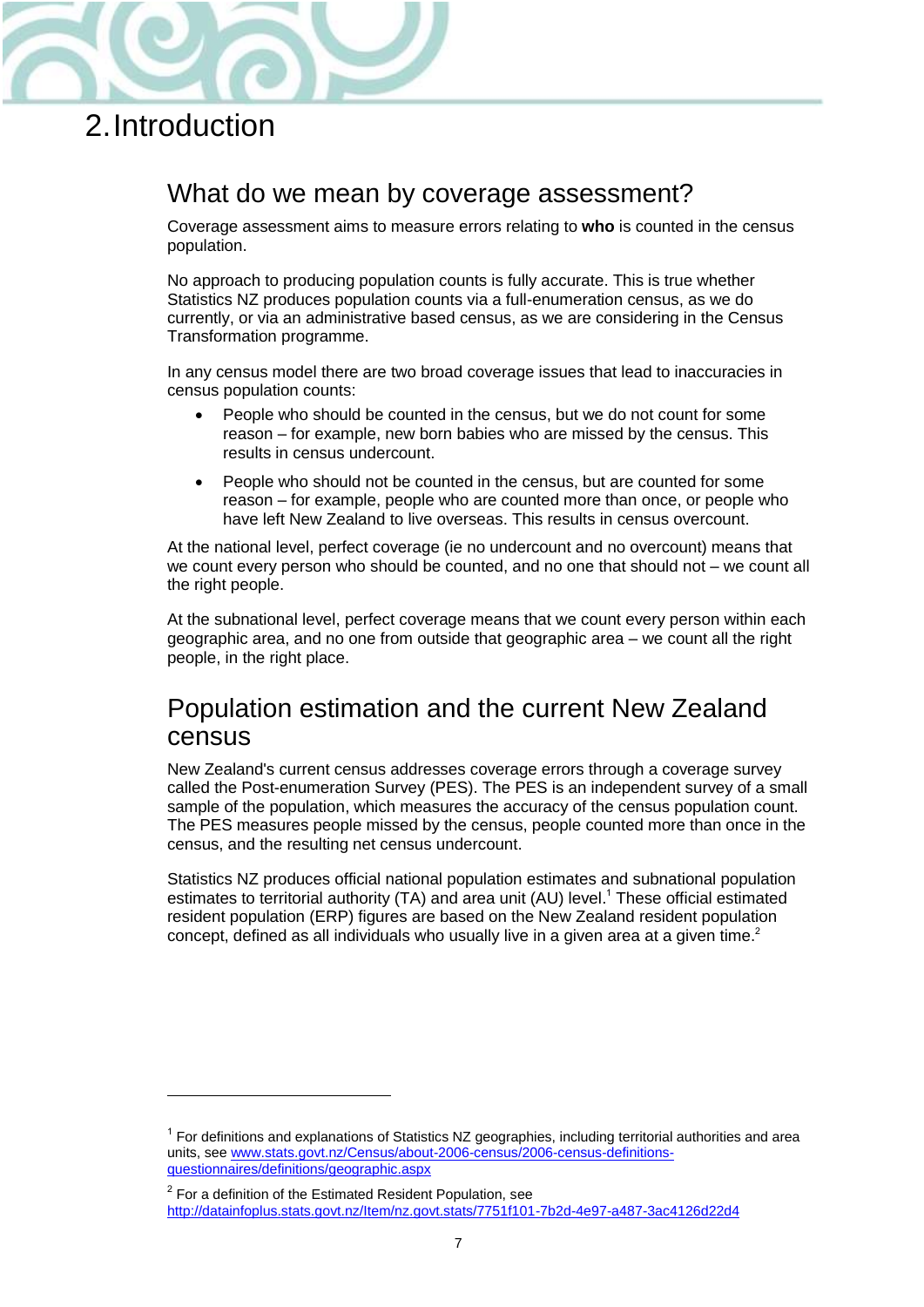The five-yearly New Zealand Census of Population and Dwellings forms the basis for the ERP. The base ERP estimate that is calculated each census year includes:

- all residents present in New Zealand, and counted by the census the census usually resident population count
- residents who are temporarily overseas, who are not included in the census
- an adjustment for residents missed or counted more than once by the census the net census undercount, as measured by the PES.

Visitors from overseas are excluded from the base ERP calculation.

In between censuses, the estimated resident population for a given date is calculated by updating the base ERP for births, deaths, and net external migration (arrivals less departures) of residents during the period between census night and the given date.

Just as the PES is used to measure and adjust for inaccuracies in the current census, we assume that any census based on administrative data will require an independent check of the accuracy of the population count constructed from the administrative data sources. We assume this independent check will be some form of coverage survey.

A coverage survey will be required to measure the levels and patterns of coverage errors in the population constructed from administrative sources. For example, overcount, undercount, and resulting net undercount by age, sex, ethnicity, and geographic location. These measures will feed into an estimation model that provides the ERP for a given reference date.

# <span id="page-7-0"></span>Scope and aims

The overarching questions for the Census Transformation programme looking at the potential of an administrative census, in relation to coverage, are:

- What kind of coverage survey should be used with the administrative census models being considered?
- How should coverage survey results be used in the estimation process to adjust the administrative data counts?

The design of coverage surveys and population estimation methods is a complex area and raises difficult technical issues.

This paper aims to:

- provide an overview of the coverage issues likely to be encountered in a New Zealand census based on administrative data
- present methods used, or being investigated, overseas in similar situations.

The specific research questions addressed in this paper are:

- 1. What coverage issues might we encounter in moving to an administrative census, and how do these differ from the coverage issues we currently face in our census?
- 2. What coverage adjustment and assessment methods might we need to develop and carry out for an administrative census, in order to deal with these coverage issues?
- 3. What are the implications for a New Zealand administrative census, and for a coverage survey? In particular, will our PES suffice or do we need to change our approach to coverage estimation?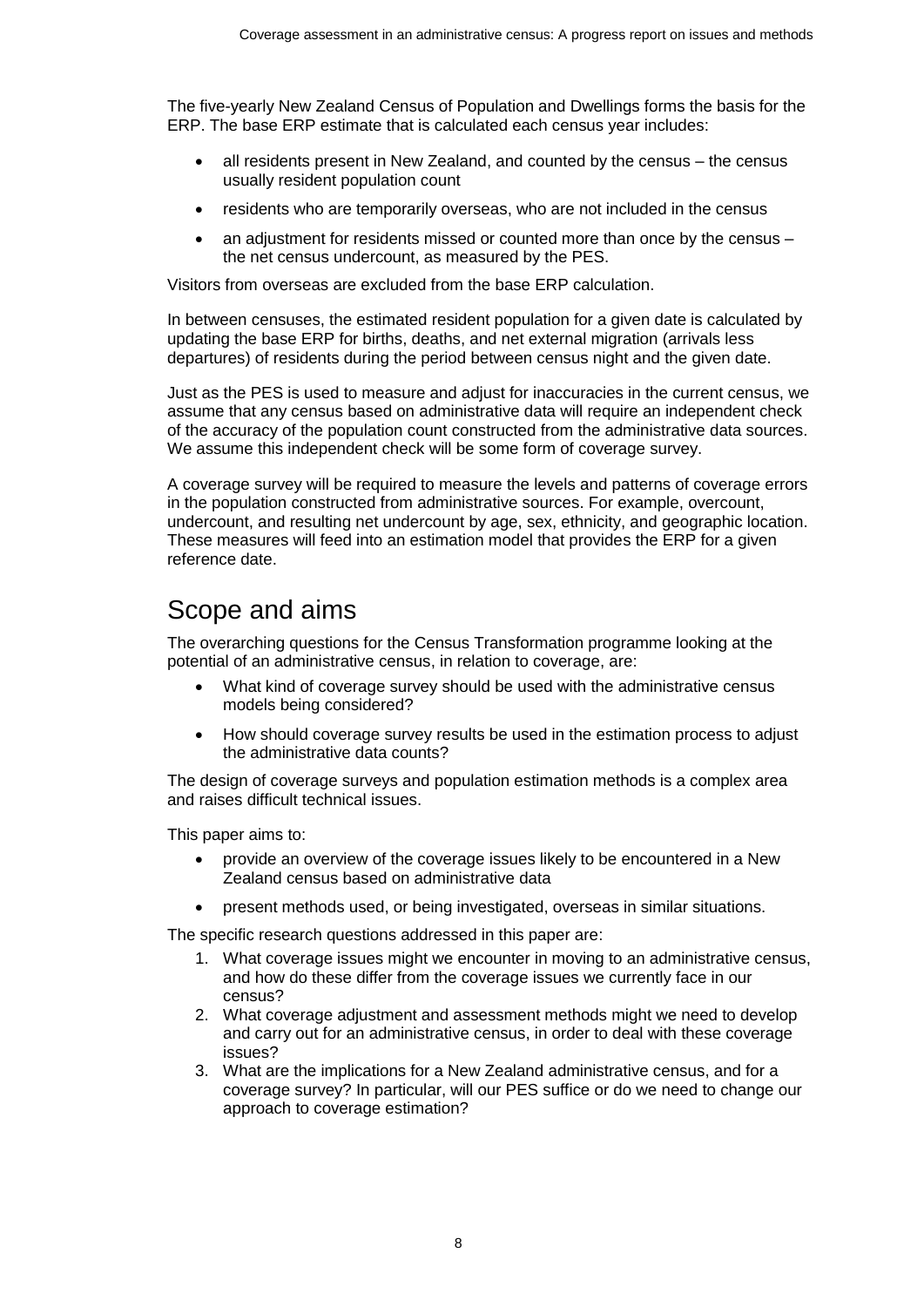

# <span id="page-8-0"></span>3.Methods

This chapter outlines the two strategies we used to identify potential coverage issues in an administrative census. We looked at:

- coverage issues in New Zealand administrative data sources
- coverage issues and assessment methods at other national statistics offices.

# <span id="page-8-1"></span>Coverage issues in New Zealand administrative data sources

Statistics NZ has evaluated the potential of administrative data sources currently available in New Zealand for producing population estimates, for both **single administrative data sources** (Statistics NZ, 2013) and a **linked administrative data source** (Gibb, & Shrosbree, 2014).

The single administrative data sources were evaluated to assess their potential for producing subnational population estimates in between censuses. Four data sources health, tax, education, and electoral - were investigated.

The linked administrative data source that we evaluated was Statistics NZ's Integrated Data Infrastructure (IDI), where rules for combining linked tax, education, and migration data were developed to produce estimates of the usual resident population.

Several quality measures were used to assess these administrative data sources, including some related to coverage. The administrative population concepts were compared to the statistical usual resident population concept used for the estimated resident population (ERP), and aggregate population counts were compared between the administrative data sources and the ERP. Comparisons were made at both the national level and for subnational geographic areas, as well as key breakdowns by age and sex.

For the linked administrative data in the IDI, linking quality was used as a quality measure as this also relates to coverage. As there is no common unique identifier used across government agencies in New Zealand, many of the IDI linkages use probabilistic techniques, using variables such as name, date of birth, and sex (Statistics NZ, 2014b).

Errors in the linkage can result in both undercoverage and overcoverage for population counts derived from the IDI. For example, if records for the same individual that should be linked together are not linked (false negative links), that individual is counted twice.

Comparing aggregate population counts produced from administrative data sources with ERP counts has provided an initial, high-level indication of the coverage issues likely to be encountered with most of the main administrative sources available for an administrative census in New Zealand.

However, even if the population counts from an administrative source are close to the ERP, there is no guarantee that the administrative data includes all the right people (ie only those in the New Zealand resident population). To accurately work out how well administrative data sources cover the New Zealand resident population, we need to check coverage at the individual level. We plan to investigate this in the next phase of the Census Transformation programme.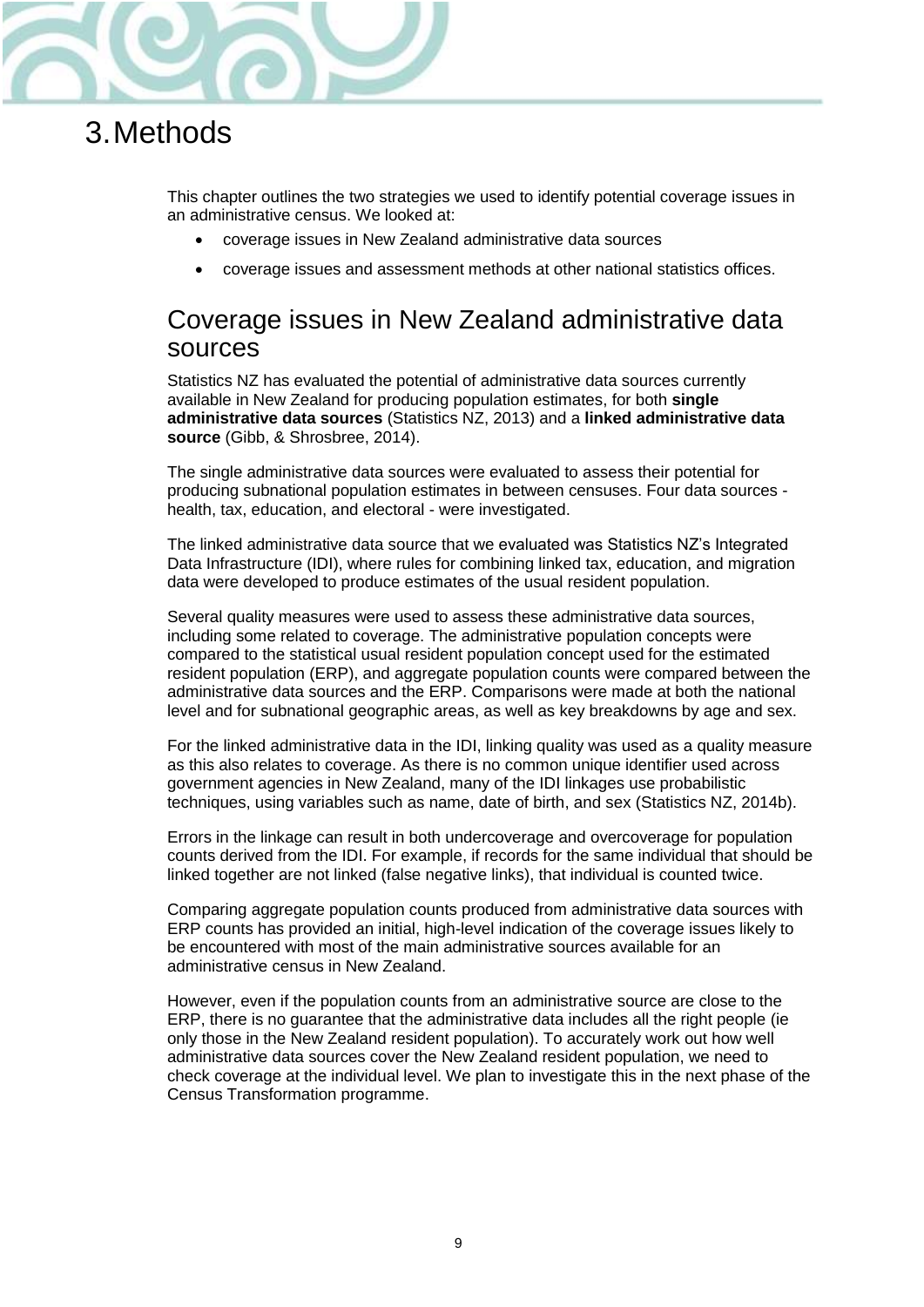# <span id="page-9-0"></span>Coverage issues and assessment methods at other NSOs

In this paper we have drawn on work undertaken by the United Kingdom's Office for National Statistics (ONS) in its Beyond 2011 programme.

The ONS has been "taking a fresh look at options for the production of population and small area socio-demographic statistics" (Ralphs & Staples, 2012). This includes examining the statistical challenges of using administrative data-based models to produce population and small area socio-demographic statistics. Their research identified the main issues for coverage assessment, and approaches to overcoverage adjustment and coverage survey design.

We also identified other National Statistics Offices (NSOs) that have recently made the move from a full-coverage census to an administrative census.

Those NSOs that seemed most relevant to New Zealand were selected for further followup work to understand the coverage issues they encountered, and the coverage assessment methods they used.

The selected NSOs were:

- Austria
- Germany
- Israel
- Singapore
- **Switzerland**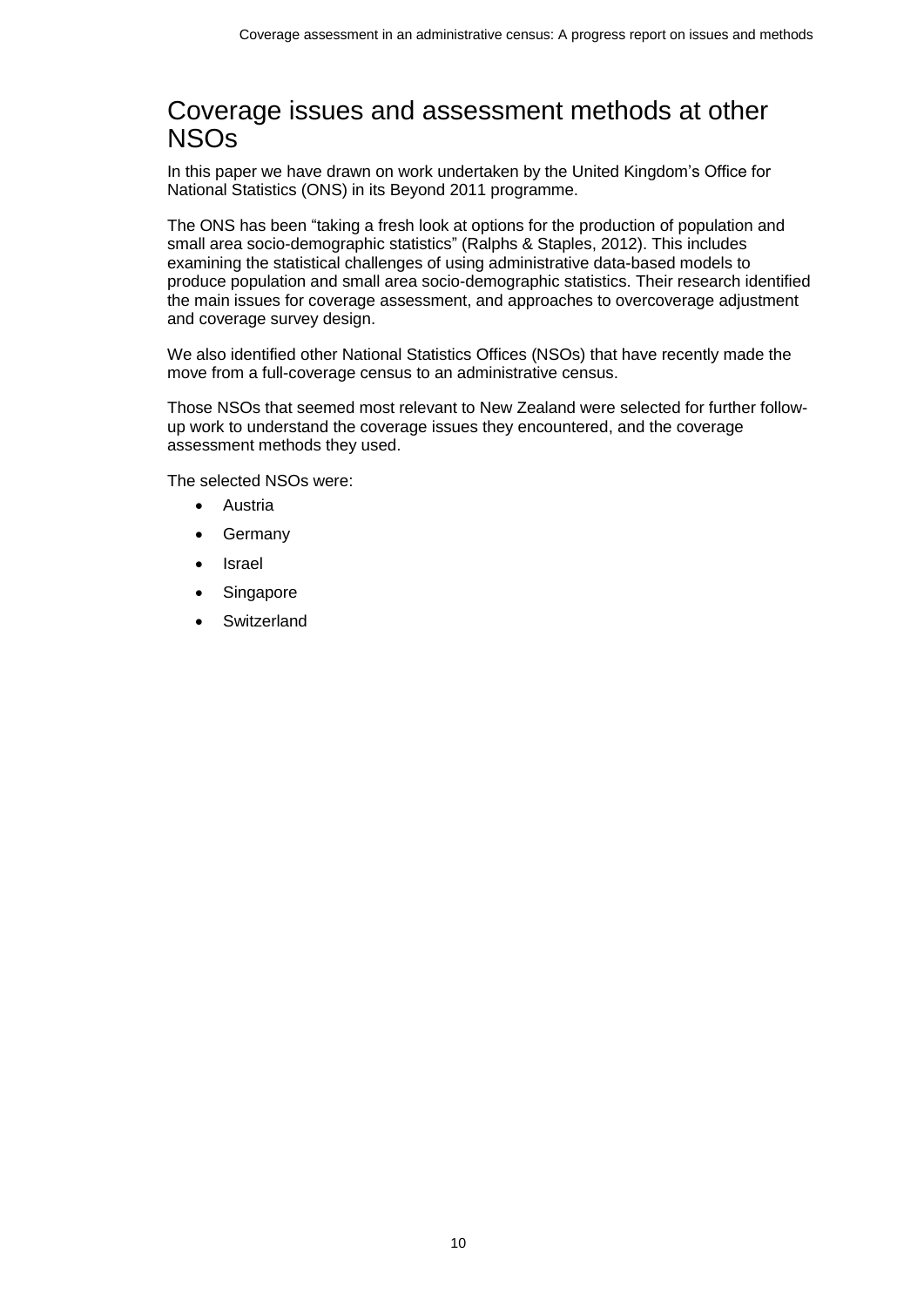

# <span id="page-10-0"></span>4.Key findings

 $\overline{a}$ 

# <span id="page-10-1"></span>Coverage issues in New Zealand administrative data sources

## **Single administrative data sources**

Statistics NZ (2013) evaluated four administrative data sources: primary health organisation (PHO) enrolments, tax data in the linked employer-employee data (LEED), school roll returns data, and electoral enrolment data.

A major conclusion was that none of these administrative data sources can produce sufficiently accurate population estimates on their own. In terms of coverage compared with the estimated resident population (ERP), good results were found for some groups in some sources. For example, the national coverage rate in school roll returns data is close to 100 percent between the compulsory school ages of 6 and 16 years, and both electoral enrolment and PHO data show national coverage rates close to 100 percent above age 35.

Overall, there is a tendency for undercoverage in these administrative sources compared with the ERP, and results differ between males and females, particularly in the PHO data and LEED tax data.

In summary, each of the data sources evaluated has limitations, with the key coverage issues being:

- poor coverage of young adults. None of the data sets evaluated has sufficient coverage of the 17–30-year-age-group.
- poor coverage for subnational territorial authority areas and area units. High rates of undercoverage are found in many areas, as well as some overcoverage in other areas. Low quality address data in the administrative sources directly affects the quality of subnational estimates.

### **Linked administrative data source**

Gibb and Shrosbree (2014) examined the potential for linked administrative data sources to provide accurate population estimates by age, sex, and geographic area using Statistics NZ's Integrated Data Infrastructure  $(IDI)^3$  as a test environment.

The IDI continues to evolve as new datasets are added, and significant expansion is planned from the latter half of 2014. Only one of the administrative sources described above (the LEED tax data) was available in the IDI during the Gibb and Shrosbree study.

The IDI is not designed to provide population counts. The IDI contains records for individuals who have ever appeared in the contributing data sources, and therefore the IDI includes people who have died (and the death may not be recorded), and people who have, for example, worked and paid tax in New Zealand and have since left the country. Simply using the IDI, as it stands, to count the resident population at a given point in time would lead to gross overcoverage errors. To illustrate, more than 5.6 million individuals had activity recorded in the tax or education datasets in the IDI as at 30 April 2013, which is far greater than New Zealand's ERP of approximately 4.5 million as at 31 March 2013 (Gibb & Shrosbree).

 $3$  For more information about the Integrated Data Infrastructure, see [www.stats.govt.nz/browse\\_for\\_stats/snapshots-of-nz/integrated-data-infrastructure.aspx](http://www.stats.govt.nz/browse_for_stats/snapshots-of-nz/integrated-data-infrastructure.aspx)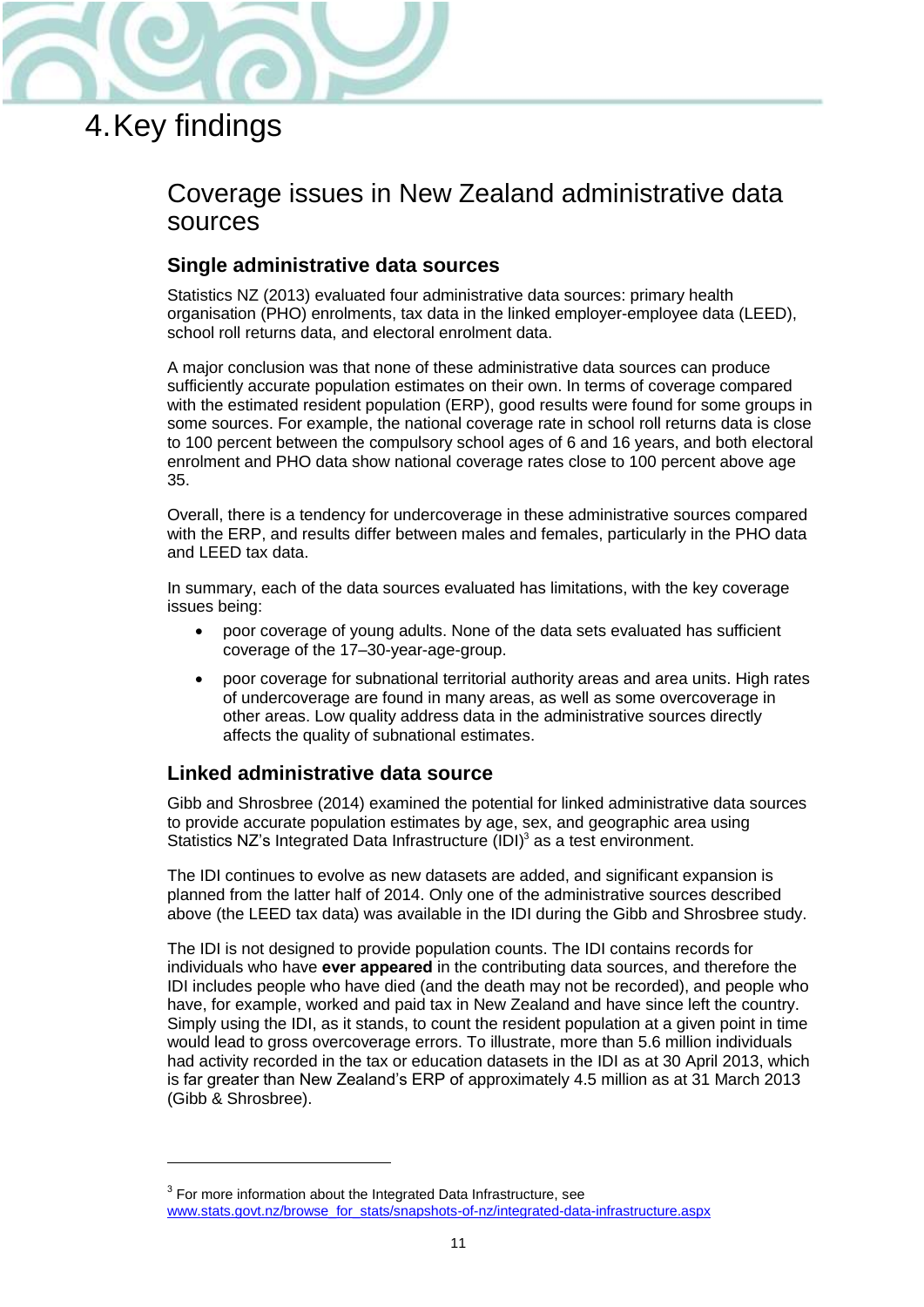To reduce the level of overcoverage, Gibb and Shrosbree took a 'signs of life' approach using tax data, tertiary education enrolment data, and secondary school achievement data. Individuals were included only if they were active in either the tax or education data in the five years before the reference date. External migration data, plus date of death where available, was used to remove individuals that had moved overseas or died. The resulting dataset was termed the 'IDI-ERP'.

Aggregate population counts produced from this IDI-ERP were then compared with ERP counts, using the same broad 'coverage rate' measure used to evaluate the single administrative data sources. The IDI-ERP total population for ages 15 years and over was 98 percent of the ERP, and coverage rates were consistently good for all ages between 15 and 75 years at the national level. However, the rules used in the 'signs of life' approach resulted in very poor coverage for individuals aged under 15 years.

Other findings related to coverage were:

- considerable overcoverage for individuals aged 75 years and over (likely due to deaths within the last five years not recorded by Inland Revenue)
- some undercoverage among women aged 25–65 years, and among men approaching 65 years (superannuation age)
- subnational coverage rates were variable, with substantial undercoverage in some territorial authorities – likely due to the low quality of address data in the IDI.

The results obtained from 2013 IDI data could be improved by adding datasets such as birth registrations, school rolls, health data (to increase the coverage of children), and death registrations (to remove deceased individuals).

It seems likely that the major gaps in younger age groups and overcoverage of older ages can be greatly improved as the IDI expands. There is also the possibility of adjusting the 'signs of life' rules that have been applied to minimise overcoverage, or alternatively to minimise undercoverage.

#### Implications for a coverage survey

The findings described above have several implications for a coverage survey of an administrative census.

It seems likely that population counts derived from a linked data source such as the IDI would still have inaccuracies, due to both undercoverage errors and overcoverage errors for different age and sex groups.

Linkage errors may also contribute to overcoverage. No estimate of false-negative linking errors is available. However considering the education-tax linkages used in the IDI-ERP, even a moderate false-negative rate of 5 percent would have a substantial impact on the total national population, increasing it by 2.1 percent. And for the 15–29 year age group in which this data is concentrated, it would lead to 3.9 percent overcoverage.

Perhaps the most problematic coverage issue in the IDI-ERP is the substantial undercoverage in some territorial authorities, which becomes even more pronounced for the smaller area unit geographies.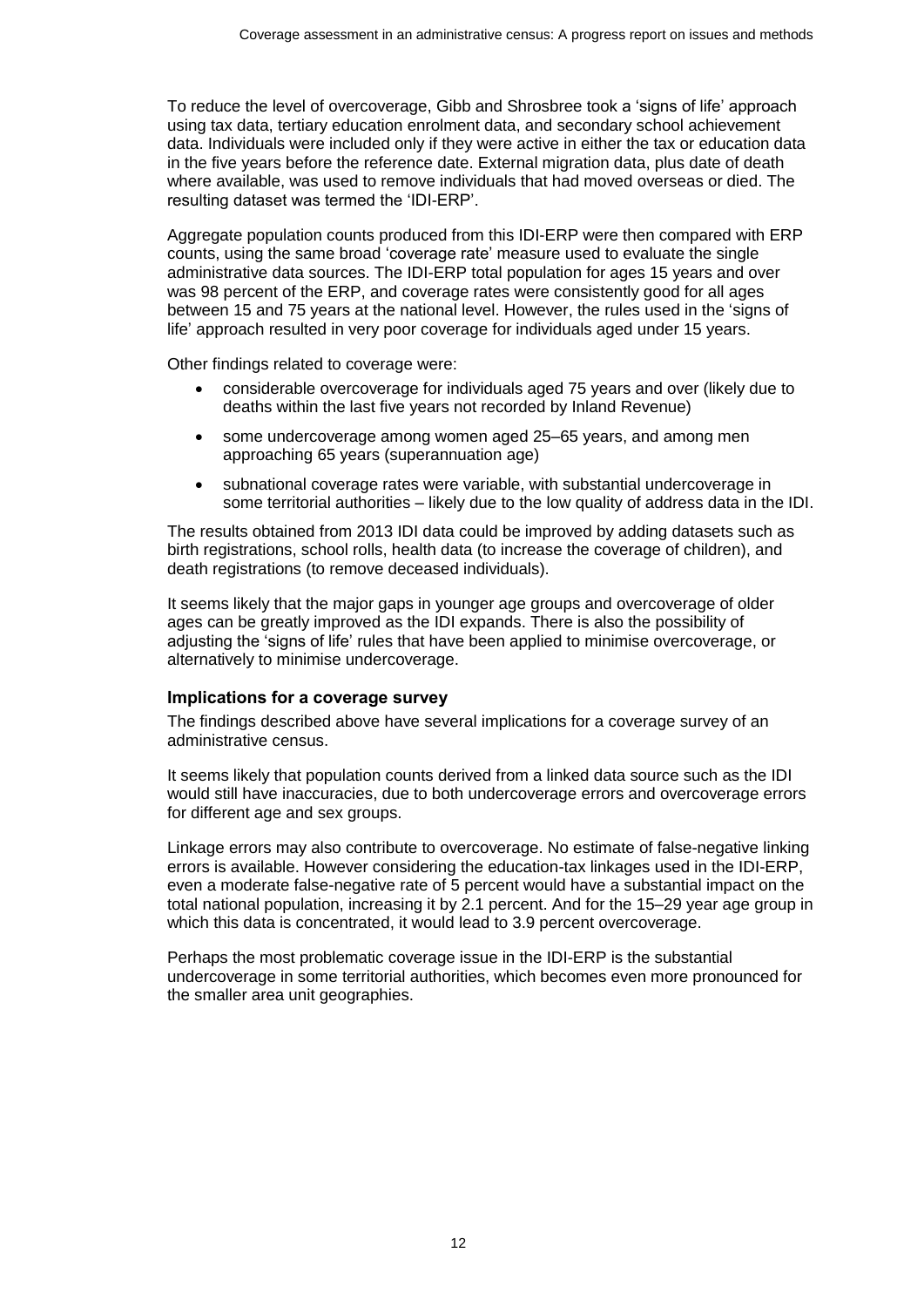# <span id="page-12-0"></span>Coverage issues and assessment methods at the Office for National Statistics

### **Beyond 2011 programme**

#### Statistical challenges of using administrative sources

In its early stages, the Beyond 2011 programme at the UK's Office for National Statistics (ONS) identified two key challenges in using administrative data to estimate populations (Ralphs & Staples, 2012).

Both challenges related to the impact of time lags on administrative data:

- Under-reporting or delays in reporting emigration and deaths (unrecorded emigration, unrecorded deaths). This can lead to 'list inflation' and national overcoverage of the population, as individuals who left the country or died are not removed from the administrative data source in a timely manner, if at all.
- Address information not being kept up-to-date when individuals move home (unrecorded internal migration). This can lead to people being counted 'in the wrong place', which the ONS refers to as local (rather than national) over and undercoverage, 4 or being recorded in more than one place – resulting in overcoverage.

Ralphs and Staples also identified other potential coverage issues, including:

- undercoverage of population groups that have minimal contact with administrative systems, or are missed altogether (the 'hard-to-count'). For example, young healthy males and people not eligible for NHS services
- undercoverage due to time lags in reporting of births (unrecorded births)
- list inflation, or local over and undercoverage, due to the handling and coverage of communal establishments differing across administrative sources. For example, people in student halls may have multiple locations where they could be resident, such as a term-time address and a home address
- coverage issues due to linking errors that result when two or more administrative data sources are matched together.

In summary, Ralphs and Staples noted that in the types of broad coverage administrative sources most likely to be used in an administrative census, overcoverage (eg due to list inflation) is likely to be a much more significant issue than in a full-enumeration census. In fact, so much so that overcoverage has the potential to obscure or out-weigh any undercoverage issues.

Under the Beyond 2011 programme, the ONS has developed, and is using, an administrative data quality framework to rigorously assess and better understand the scope, coverage, and statistical data quality of administrative data sources on a case-bycase basis.

#### Addressing the statistical challenges of using administrative sources

l

The Beyond 2011 programme identified that a coverage survey will almost certainly be needed to robustly adjust administrative data sources, and improve the quality of population estimates (Ralphs & Staples).

<sup>&</sup>lt;sup>4</sup> The Israeli Central Bureau of Statistics also refers to this as local over and undercoverage, and this is the term used throughout the rest of this paper. Note that local coverage issues can be thought of as a measurement error or misclassification with respect to location, and so ideas and methods from this field of statistics might help us address these issues.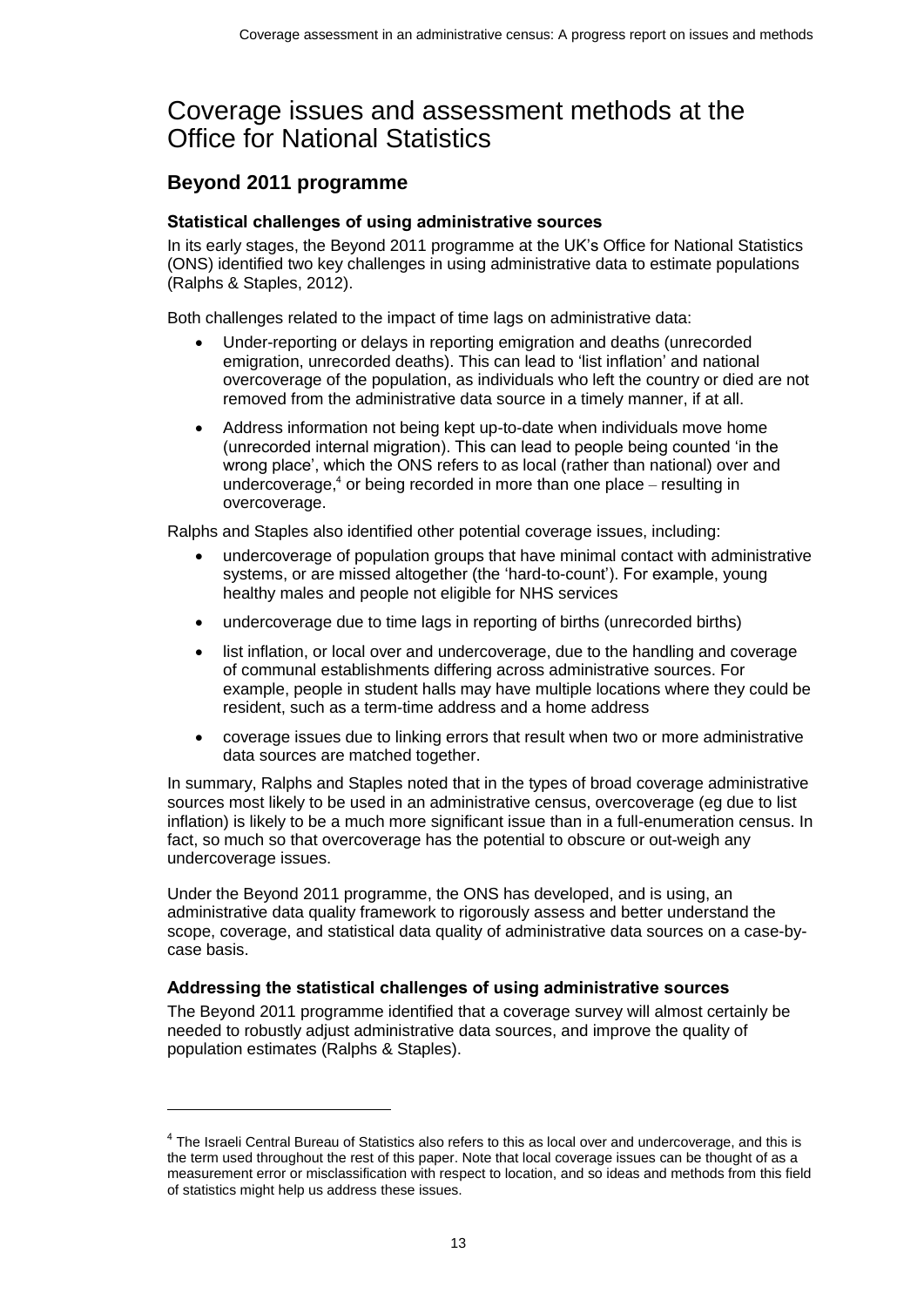In addition to a coverage survey, Ralphs and Staples identified a range of potential approaches and methods to address coverage issues.

These approaches are summarised below:

- Robust and reliable data linking methods to manage the impact of linking errors on coverage.
- Overcoverage adjustment processes to correct administrative sources for list inflation before any coverage survey.
- Coverage measurement methods to estimate and correct for overcoverage, in addition to undercoverage, through a coverage survey.
- Modelling and weighting methods to extrapolate the results of coverage estimation to geographic areas not included in the coverage survey, and produce population estimates.
- Evaluation methods to assess the quality of and validate the population estimates produced.

From their review of international approaches to estimation and adjustment for census coverage errors (Elkin, Dent & Rahman, 2012), the Beyond 2011 programme identified some potentially useful approaches to consider.

In relation to the use of dual system estimation (DSE), Elkin et al noted that the UK, Israel, US, and Australia all adjust census data for national overcoverage, before using an independent coverage survey and DSE to estimate undercoverage. <sup>5</sup> This separate adjustment for overcoverage – either through use of additional data sources and/or further enumeration or surveys – ensures that the negligible overcoverage assumption underlying the DSE method is met.

In particular, Elkin et al noted the US and Israel's use of a second sample survey, involving direct sampling from census and administrative records respectively, to separately estimate and adjust for overcoverage.

 $\overline{a}$ 

 $<sup>5</sup>$  Though there are variations in how overcoverage is included and how the DSE is estimated.</sup>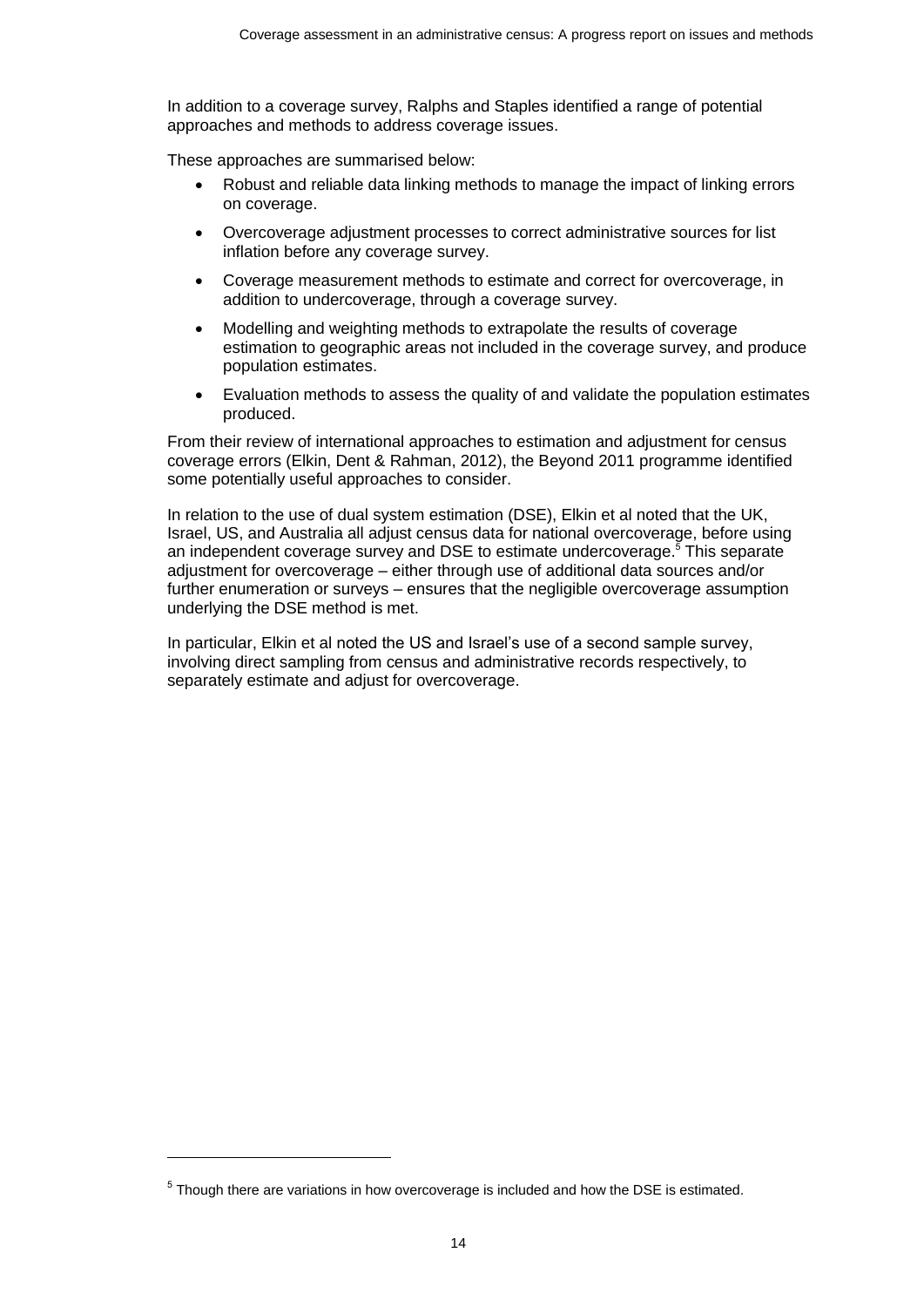# <span id="page-14-0"></span>Coverage issues and assessment methods at other NSOs

We now consider the experience of five other NSOs that have recently moved to an administrative census model: Austria, Germany, Israel, Singapore & Switzerland.

## **Census models in selected countries**

Table 1 shows how the NSOs of five selected countries have shifted from a fullenumeration census to a census based on administrative data.

Among these NSOs the availability and quality of population registers varies. There are also variations in the presence and type of sample surveys used to supplement information available from administrative sources. Address registers and building registers are also used in their census models.

#### **Table 1**

### **Census models in selected countries**

<span id="page-14-1"></span>

|             | Previous census<br>model                                                        | Year of last<br>traditional<br>census | Year of first<br>administrative<br>census | Administrative census<br>model                                                                                            |
|-------------|---------------------------------------------------------------------------------|---------------------------------------|-------------------------------------------|---------------------------------------------------------------------------------------------------------------------------|
| Austria     | Full enumeration<br>census (10-yearly)                                          | 2001                                  | 2011                                      | Register-based census<br><b>Central Population</b><br>Register<br>other linked<br>administrative<br>sources               |
| Germany     | Full enumeration<br>census                                                      | 1987                                  | 2011                                      | Combined census<br>a centralised<br>$\bullet$<br>population register<br>supplemented by<br>surveys                        |
| Israel      | Full enumeration<br>census<br>short form to<br>٠<br>100%<br>long form to<br>20% | 1995                                  | 2008                                      | Combined census<br>the Population<br>Registry<br>supplemented by a<br>17% survey of<br>households                         |
| Singapore   | Full enumeration<br>census (10-yearly)                                          | 1990                                  | 2000<br>(repeated in<br>2010)             | Combined census<br>Household<br>Registration<br>Database<br>supplemented by a<br>20% survey of<br>households              |
| Switzerland | Full enumeration<br>census                                                      | 2001                                  | 2011                                      | Combined census $- a$<br>centralised population<br>register<br>supplemented by<br>annual household<br>surveys (approx 5%) |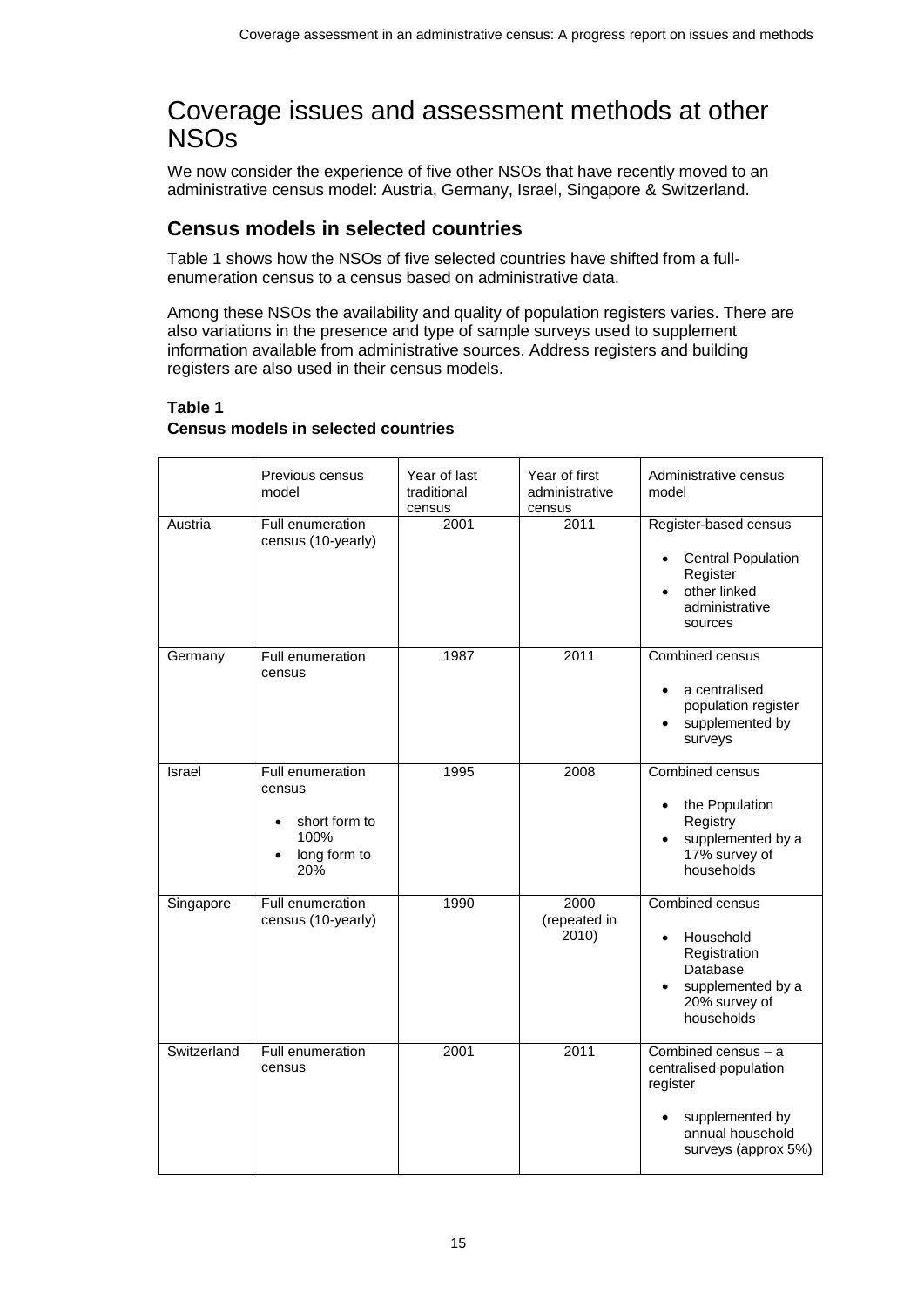## **Coverage issues in selected countries**

All five countries that we investigated experience issues of overcoverage, undercoverage, and poor address quality in their administrative census. In addition, Germany and Israel experienced issues with counting institutional populations, such as people in prison.

Switzerland reports that undercoverage and overcoverage remain in the registers, even after adjustment procedures are applied (Anne Massiani, personal communication, 28 March 2013). Germany has relatively large variance in overcount rates between municipalities, even after adjustment procedures are applied (Federal Statistical Office of Germany, 2006).

[See Appendix: Coverage issues and assessment methods at NSOs with an](#page-32-0)  [administrative census](#page-32-0) for detailed descriptions of the administrative census in each of the five selected NSOs, with an emphasis on coverage.

The following sections summarise the coverage issues and the methods used to deal with these issues across the five selected countries, the ONS Beyond 2011 programme, and New Zealand's experience. We address each of the following questions:

- 1. What coverage issues might we encounter in moving to an administrative census, and how do these differ from the coverage issues we currently face in our census?
- 2. What coverage adjustment and assessment methods might we need to develop and carry out for an administrative census, in order to deal with these coverage issues?
- 3. What are the implications for a New Zealand administrative census design, and for a coverage survey? In particular, will our current PES suffice or do we need to change our approach to coverage assessment?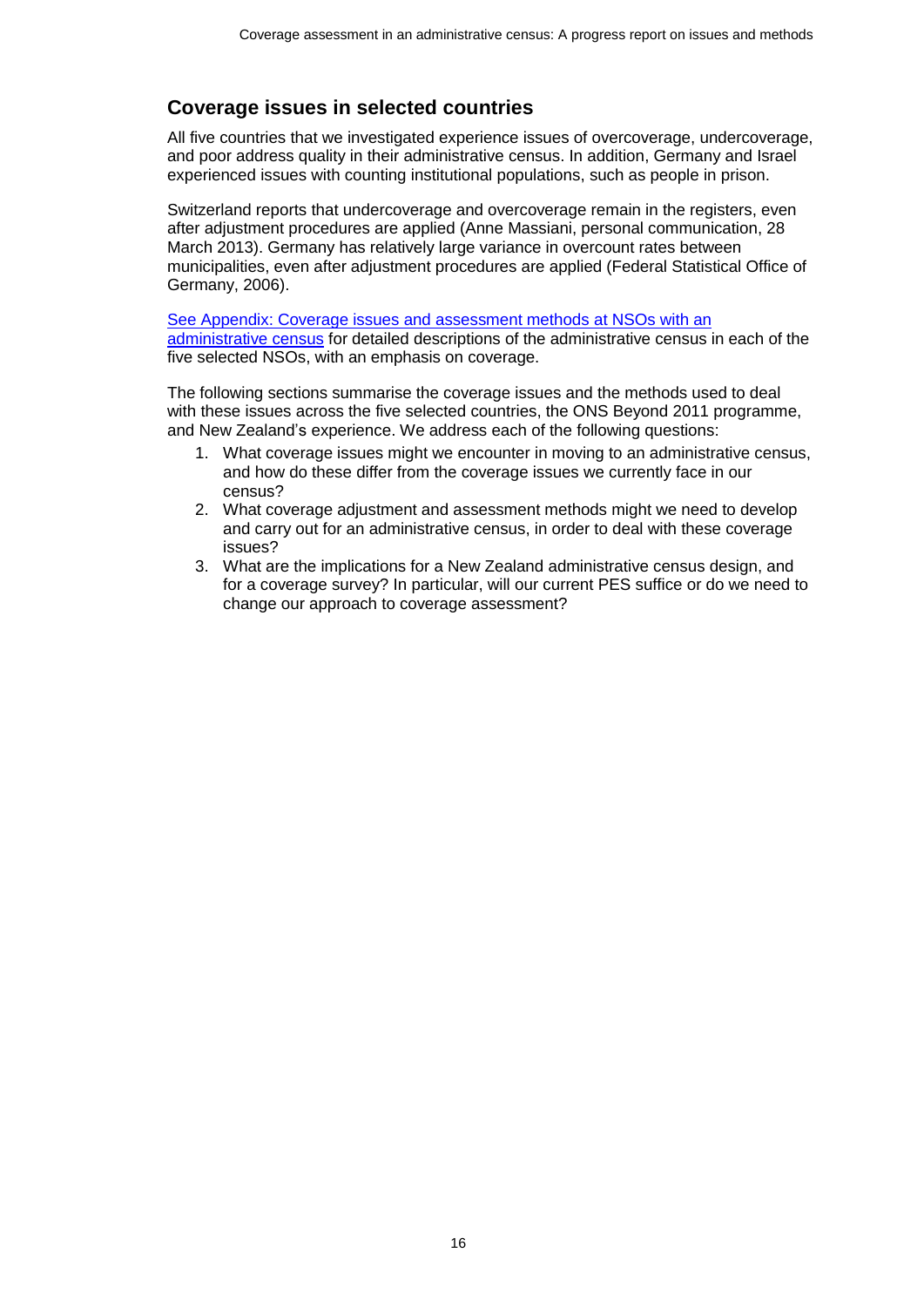# <span id="page-16-0"></span>Coverage issues in an administrative census

Taken together, the findings from Statistics NZ's evaluation of administrative data sources, the ONS Beyond 2011 programme, and the administrative census experiences of the five selected countries suggest answers to the question:

1. What key coverage issues might we encounter in moving to an administrative census, and how do these differ from the coverage issues we currently face in our census?

### **Overcoverage is potentially a more significant issue**

In a full-coverage census, coverage adjustment is primarily about controlling for undercoverage, while overcoverage is considered or assumed to be a relatively minor issue (Ralphs & Staples, 2012).

This is true of New Zealand's current census, where the main coverage issue is undercoverage – people who should be included and counted in the census, but that we miss for some reason – and overcoverage is a relatively minor problem (though the PES does measure people who are counted more than once in the census, and adjusts for both types of error).

In broad coverage administrative sources, which are likely to be used in an administrative census, the reverse situation is often true – overcoverage is likely to be a much more significant issue (Ralphs & Staples).

The ONS Beyond 2011 programme identified time lags in data reporting in administrative data sources to be one of the key coverage challenges (Ralphs & Staples). This can lead to 'list inflation' and overcoverage of the population because of underreporting of emigration and deaths (ie individuals who have left the country or died are not removed from the administrative data source in a timely manner, if at all).

This scenario was a common coverage issue identified in all of the other NSOs investigated. For example, Statistics Singapore found unreported emigration and deaths abroad to be a source of list inflation for their elderly population (aged 75+) (Singapore Department of Statistics, 2002).

In the New Zealand context, overcoverage is a known and significant issue in the integrated data infrastructure (IDI), with administrative sources containing unrecorded deaths, unrecorded emigration, and inactive individuals. Reducing this overcoverage is the reason why the 'IDI-ERP' was generated from the IDI to approximate the New Zealand resident population. Such an approach to adjust for overcoverage is likely to be needed regardless of the New Zealand administrative data sources used in an alternative census model.

## **Undercoverage is still an issue**

Despite overcoverage being potentially a more significant issue in an administrative census, there will still be some undercoverage of people who are not recorded on any of the available administrative sources, or are not represented on the population list generated from administrative sources.

This is certainly true of New Zealand administrative data sources. Our evaluation of single administrative data sources found that none of the data sets evaluated had high coverage of the young adult age group (17–25 years) (Statistics NZ, 2013). The linked IDI data showed use of high school and tertiary enrolments significantly improved results for this age group. The administrative data available in the IDI at the time of the evaluation also showed some undercoverage among women aged 25–65 years, and for men approaching 65 years.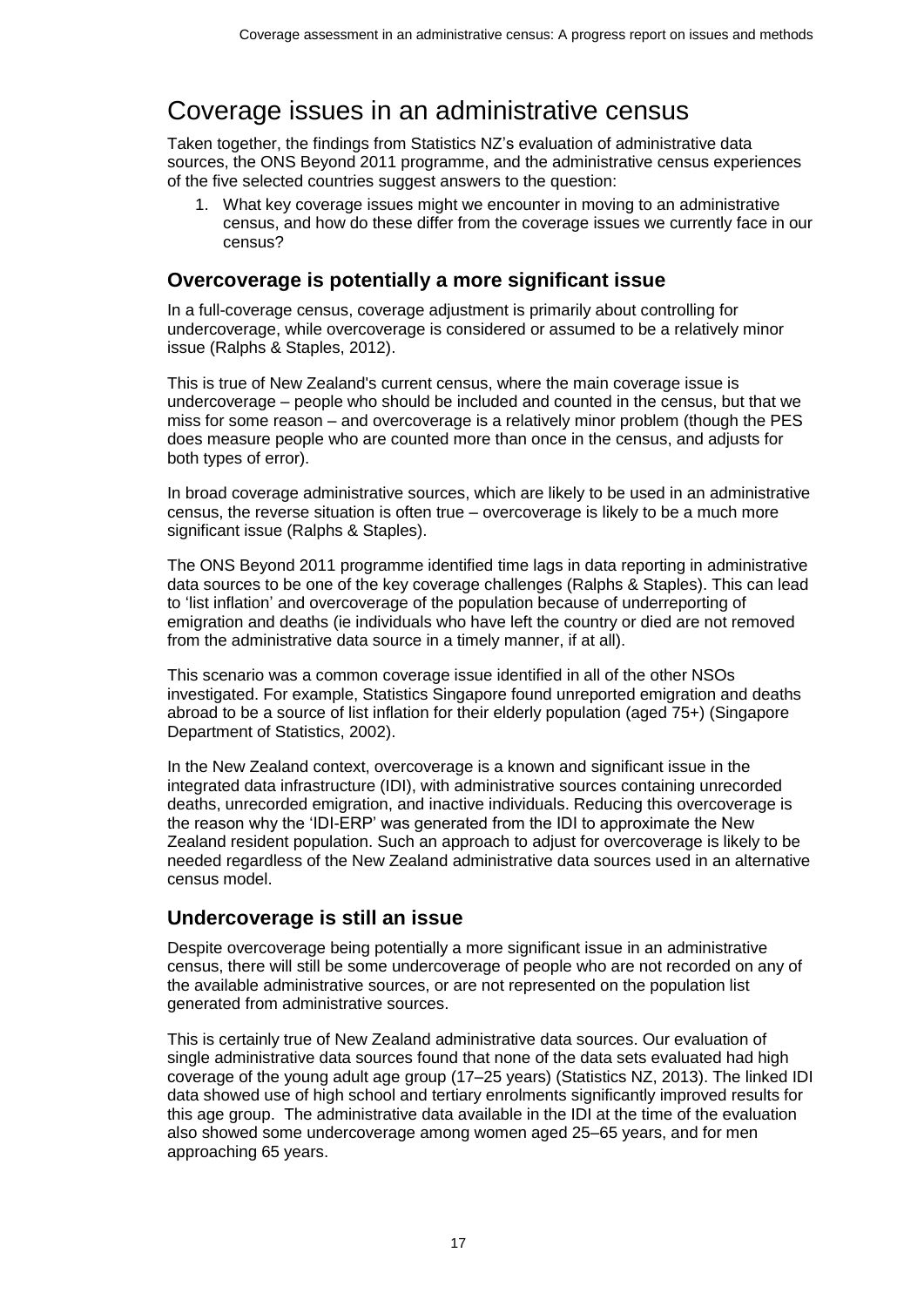Undercoverage is also a common theme across the other NSOs investigated. The ONS noted that young, healthy males are likely to be missing from their administrative data sources (Ralphs & Staples). Both the Austrian and Israeli NSOs recognised that those in the country but not on their population registers (eg foreigners without a residence permit, certain groups of homeless people) would not be counted (Statistics Austria, 2012a and Elkin, Dent & Rahman, 2012). Austria and Switzerland also noted that time lags in the reporting of births resulted in undercoverage in their population registers (Statistics Austria, 2012a and Swiss Federal Statistics Office, 2012).

One concern identified by the ONS is the danger that over-coverage due to list inflation may potentially obscure or out-weigh problems of undercoverage (Ralphs & Staples). Therefore methods for dealing with coverage issues in a New Zealand administrative census need to be able to account for both over- and undercoverage.

### **Poor quality address data is a key coverage issue**

Even if coverage is good at the national level, poor quality address data can result in both over- and undercoverage issues at the subnational level.

The ONS identified address information not being kept up-to-date when individuals move within the country – or unrecorded internal migration – as a key coverage challenge in using administrative data to estimate populations (Ralphs & Staples, 2012). This can lead to people being counted 'in the wrong place', which the ONS refers to as local (rather than national) over- and undercoverage.

Unrecorded internal migration also posed a major challenge for Israel's Central Bureau of Statistics in moving to their Integrated Census in 2008. Approximately 25 percent of people are recorded in the population register at an address other than at which they reside.

Statistics Austria also found that time lags in reporting change of address resulted in undercoverage in their population register (Statistics Austria, 2012a).

Germany and Switzerland maintain population registers at a regional level (eg canton, municipality), and individuals need to de-register and re-register when they move region. In this scenario, time lags in updating address information can affect one or both regional registers, potentially resulting in three different types of coverage issue.

These three coverage issues are:

- local over- and undercoverage that balances out at the national level when a person has moved, but has not de-registered or re-registered yet (recorded in the wrong place)
- overcoverage (national and local) due to duplicates when a person who has moved registers in their new region, but has yet to de-register in their old region
- undercoverage due to missing records when a person who has moved deregisters in their old region, but has yet to register in their new region.

Our evaluation of administrative data sources has identified poor quality address data as a key issue for New Zealand. The issue was identified in many of the single administrative data sources evaluated (Gibb, 2013), and also in the IDI-ERP linked administrative data, where the quality of address data was too low to produce sufficiently accurate estimates for subnational areas (Gibb, 2014).

Poor quality address data is likely to result in a mix of local over- and undercoverage that balances out (due to time lags in updating address when a person moves), and local undercoverage (due to missing address data for a person, or address data that is not detailed enough to geo-code to the desired level). Therefore, methods for dealing with coverage issues in a New Zealand administrative census need to be able to account for poor quality address data.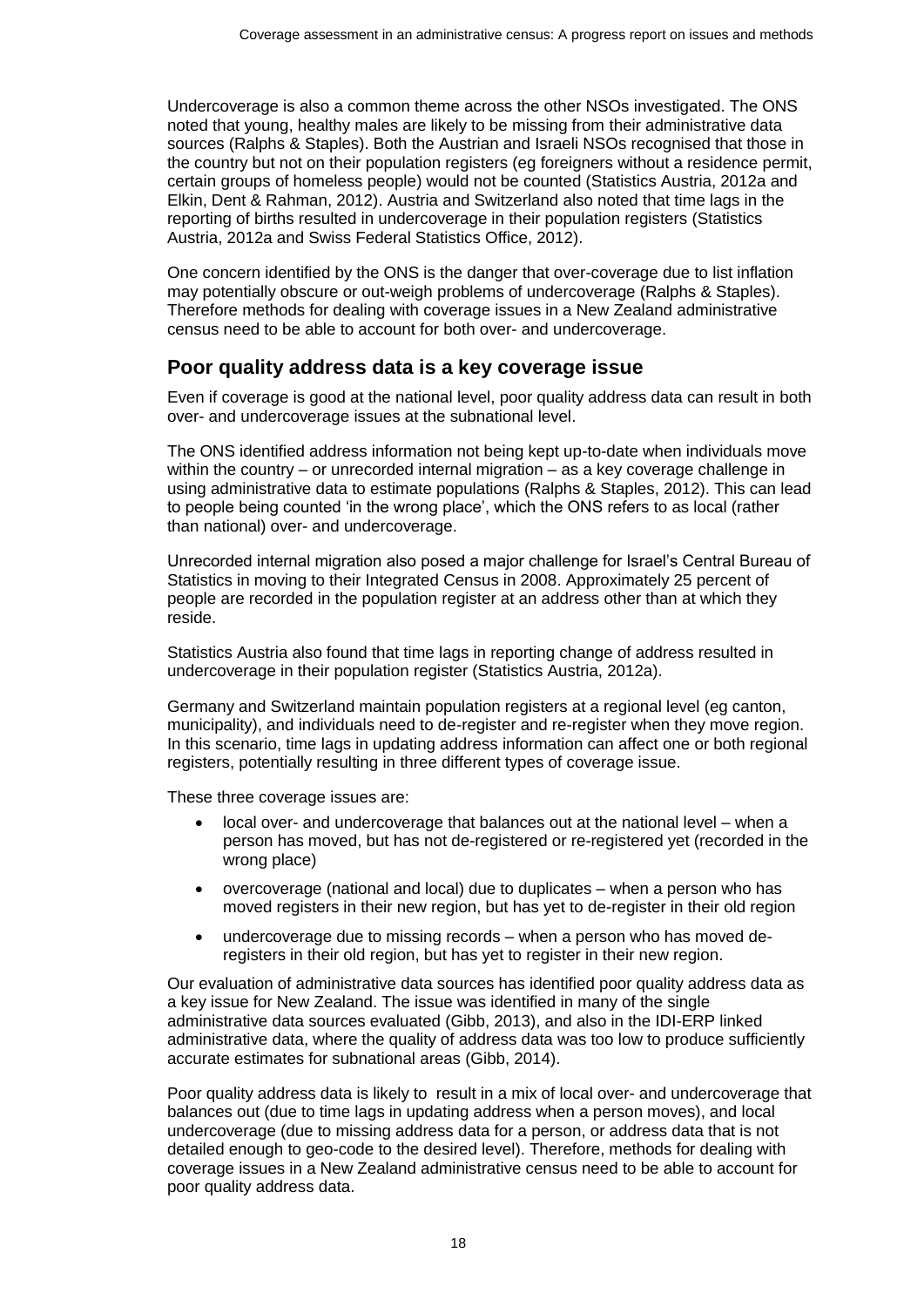### **Non-private dwellings create unique problems**

Israel, Germany, and the ONS identified issues around coverage of special facility addresses, institutions, or communal establishments. These types of dwellings are equivalent at some level to non-private dwellings (NPDs) in the New Zealand census. We have yet to investigate coverage of NPDs in New Zealand administrative data sources, but plan to in the next phase of the Census Transformation programme.

### **Linkage errors need to be managed**

While linking multiple administrative data sources can potentially help improve coverage (eg by removing list inflation, filling gaps in data), it also adds another element of complexity to the coverage problem.

The impact of linking errors on coverage – both undercoverage and overcoverage – and on population estimates has been identified as an issue by the ONS and Statistics NZ.

Both agencies are investigating the use of probabilistic linking techniques to combine multiple administrative data sources, create an administrative census population list, and produce population estimates.

Linking errors will also be an issue for any agency using probabilistic matching techniques without a data source acting as a fixed population spine (ie using the union of multiple datasets), for example Germany.

Therefore measuring linking errors, and assessing their impact on coverage and population estimates, needs to be part of our investigations in the next phase of the Census Transformation programme.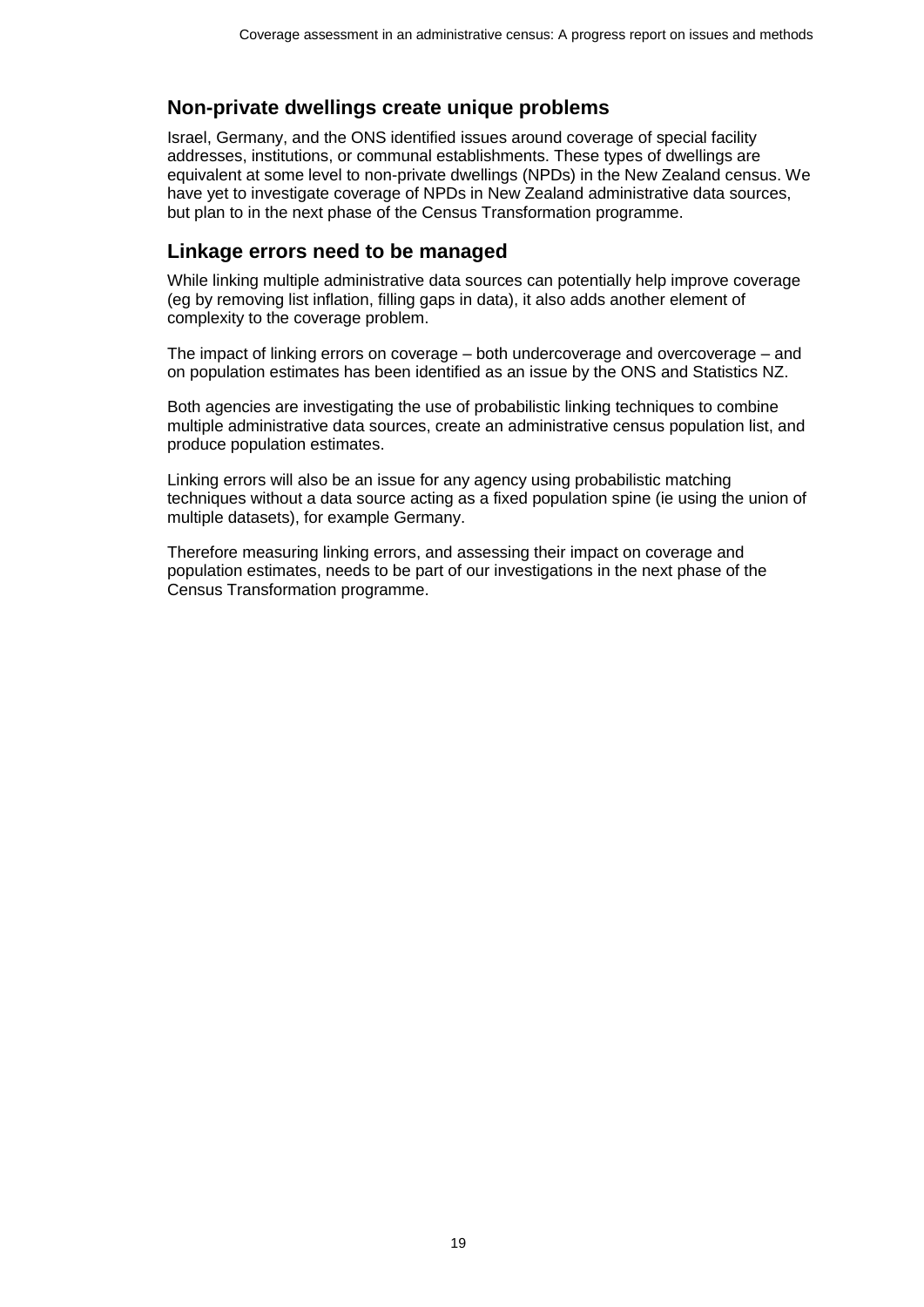# <span id="page-19-0"></span>Methods for dealing with coverage issues in an administrative census

Some form of quality assurance or coverage checks and adjustments will be required to address or manage coverage issues in the administrative data sources used to produce population counts, and to improve the quality of the population counts.

We now address the second question:

2. What coverage adjustment and assessment methods might we need to develop and carry out for an administrative census, in order to deal with these coverage issues?

### **Processes used to manage quality**

The NSOs we investigated use or considered using, a range of approaches and methods to deal with data quality and coverage issues in the data sources underlying an administrative census.

Table 2 summarises the approaches and methods that countries have in common, or are most relevant to New Zealand, given the coverage issues identified in our existing administrative data sources.

#### **Table 2**

#### **Approaches for dealing with coverage issues when constructing the administrative population**

<span id="page-19-1"></span>

|                         | Adjust for<br>overcoverage | Improve the<br>quality of address<br>data | Carry out<br>additional field<br>work to confirm<br>or update<br>administrative<br>data | Acknowledge but<br>do not estimate or<br>adjust for<br>undercoverage |
|-------------------------|----------------------------|-------------------------------------------|-----------------------------------------------------------------------------------------|----------------------------------------------------------------------|
| Austria                 | Yes                        | .                                         | Yes                                                                                     | Yes                                                                  |
| Germany                 | Yes                        | $\ddotsc$                                 | Yes                                                                                     | $\cdots$                                                             |
| Israel                  | <b>No</b>                  | Yes                                       | Yes                                                                                     | Yes                                                                  |
| Singapore               | Yes                        | Yes                                       | Yes                                                                                     | $\cdots$                                                             |
| Switzerland             | Yes                        | .                                         | Yes                                                                                     | .                                                                    |
| UK                      | Yes                        | $\cdots$                                  | .                                                                                       | $\cdots$                                                             |
| Symbol:  not applicable |                            |                                           |                                                                                         |                                                                      |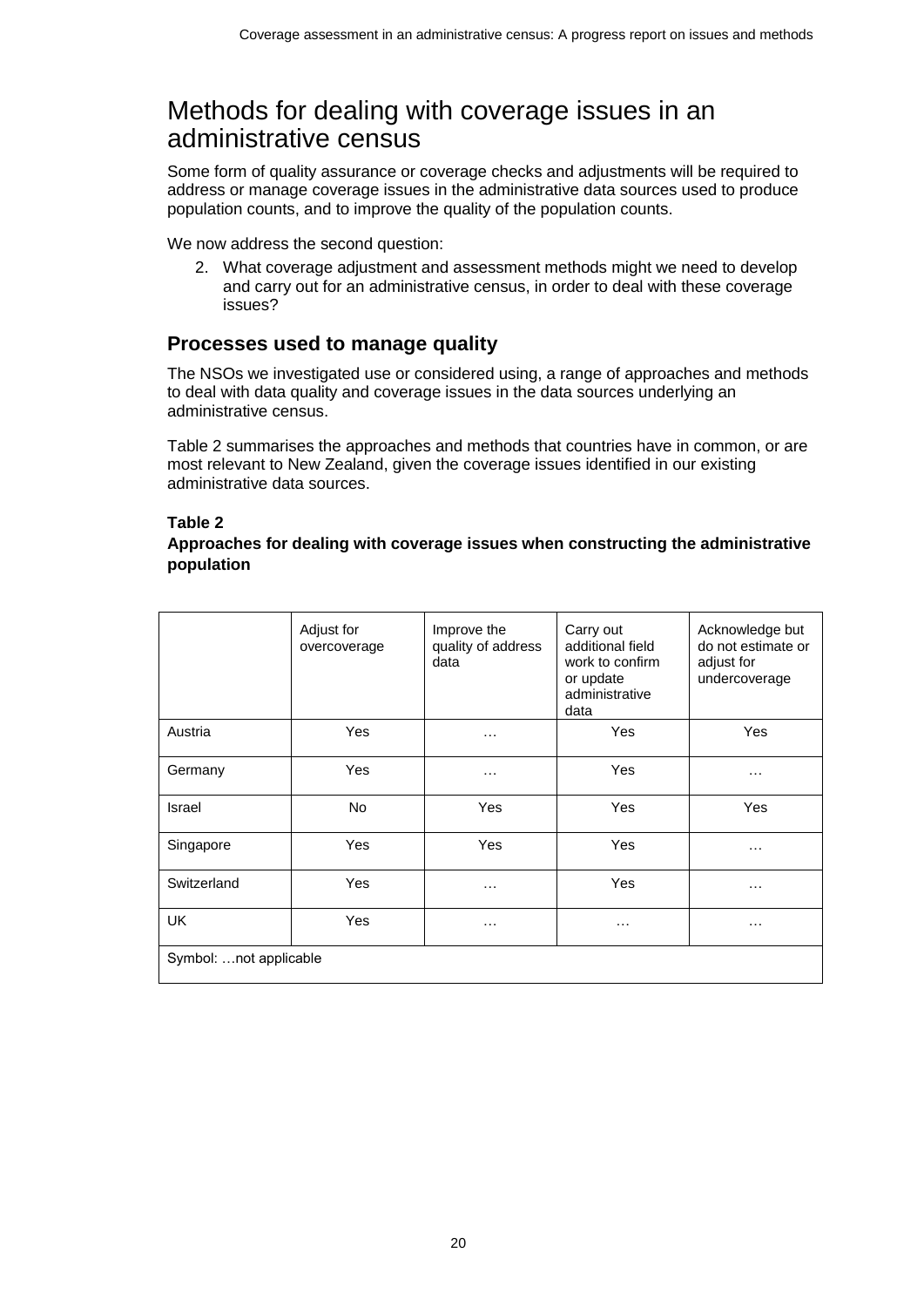#### Adjust for overcoverage

Overcoverage is a common issue across all the NSOs we investigated, mainly due to time lags when updating registers and administrative data sources (eg unrecorded deaths and unrecorded migration).

Useful approaches to adjusting for overcoverage include:

- match with or adjust for death data, to remove unrecorded deaths
- match with or adjust for external migration data, to remove unrecorded migration
- apply filtering rules to include or exclude individuals from the target population (eg a signs of life approach)
- check for and remove duplicate records
- compare data at two different time points to correct for temporary overcounts.

If such adjustments are applied aggressively, the problem of overcoverage can potentially be converted to one of undercoverage. If the rules are applied more leniently, however, overcoverage is likely to remain in the administrative list. Some of these adjustment approaches were used in our evaluation of the IDI to generate the IDI-ERP population, with the aim of striking a balance between overcoverage and undercoverage.

#### Improve the quality of address data

Poor quality address data is another common problem across the NSOs we investigated. To address this, both Israel and Singapore link data sources with higher quality address information in to their population registers.

#### Carry out additional field work to confirm or update administrative data

Additional surveying – either one-off or ongoing – to address identified coverage issues is another common theme across NSOs.

Examples of this include:

l

- a focused census of those aged 75 years and over (Singapore one-off)
- full-enumeration of special facility addresses or institutions (Germany and Israel ongoing)
- contacting individuals, where needed, to confirm their residence as at the census reference date (Austria – ongoing)
- contacting owners of houses and dwellings in small municipalities to confirm the number of inhabitants / occupants, where a discrepancy between data sources has been identified (Germany – ongoing).

#### Minimise the impact of linking errors on coverage

As noted above, linking errors can have an impact on coverage, an issue identified by both the ONS Beyond 2011 programme, and the Census Transformation programme. To minimise these impacts, we need to achieve reliable, accurate matches, with low levels of linking error.

We therefore need to manage various factors that contribute to the level of linking error, for example, the quality of the variables to be used as matching keys, $6$  the probabilistic linking technique, and the setting of the linking parameters.

 $^6$  If addresses are going to be used as a matching key, this provides another compelling reason to improve the quality of address data in administrative sources.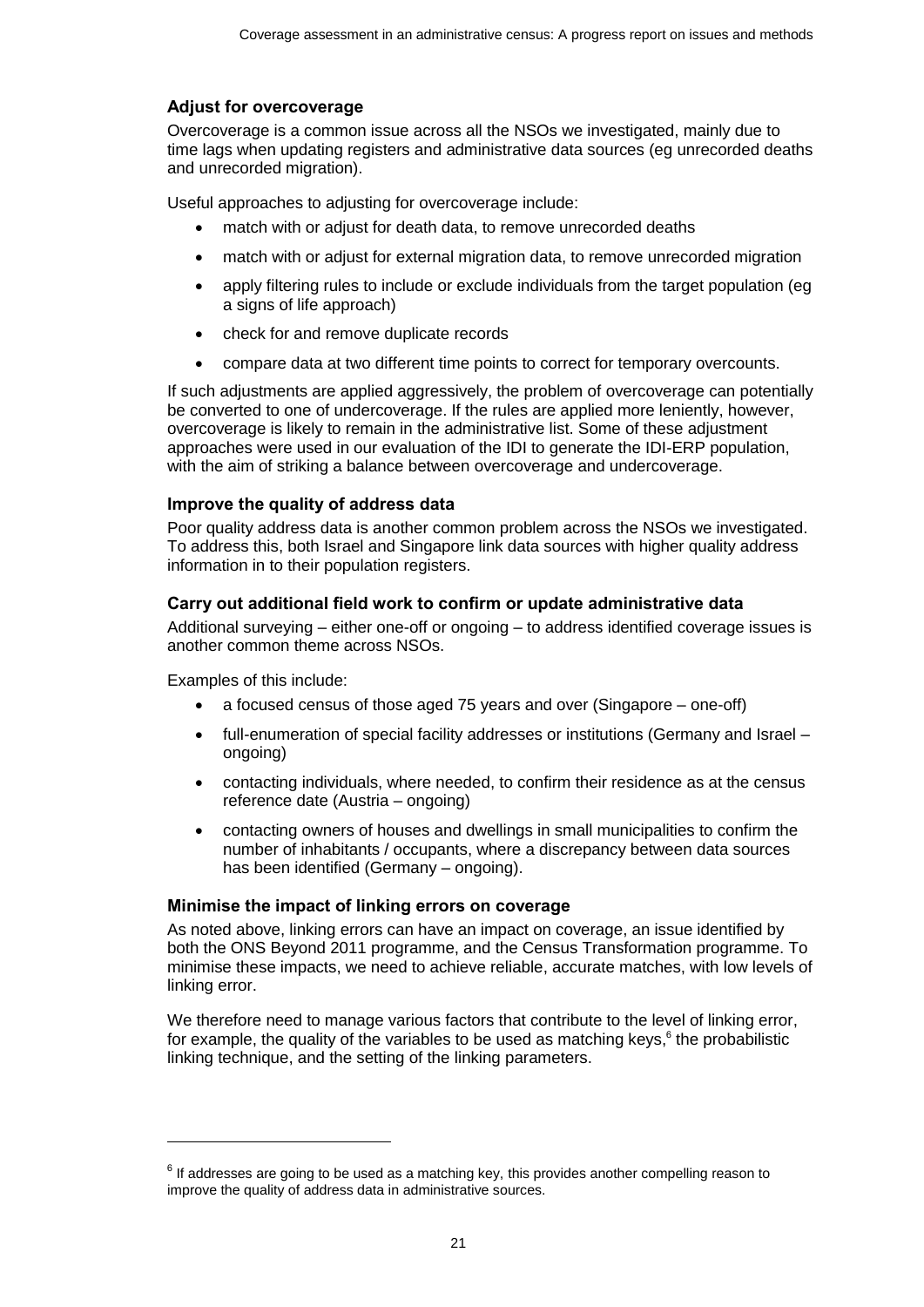However it will not be possible to eliminate linking errors altogether, so we also need to find ways to measure or estimate the level of linking errors, to work out their impact on population estimates and to adjust for this.

#### Other approaches

- Work with agencies to address or resolve quality and coverage issues, and improve the source administrative data
- Include additional administrative datasets to address known gaps or undercoverage (eg linking in datasets that have high coverage of undercovered age groups)
- Delay the extraction of administrative data for a period following the census reference date (eg six months) to avoid coverage issues due to time lags.

#### Acknowledge known coverage issues, but do not adjust or estimate for them

Finally, it is possible to acknowledge that some coverage errors exist, but that no action will be taken to remove them. For example, the Israeli Central Bureau of Statistics acknowledges undercoverage in its population register (people without an ID number but who are resident in Israel for 12 months or more), but makes the explicit assumption that anyone not on the population register should not be counted in the census.

### **Approaches to a coverage survey and coverage estimation**

Even after checks and adjustments to the underlying administrative sources have been completed, as outlined in the previous section (Processes used to manage quality in administrative data sources), ideally an independent check on the accuracy of the resulting population list will still be done to assess any remaining over- and / or undercoverage.

Of the NSOs investigated, most do (or plan to do) this independent check by running a coverage survey. Only two – Austria and Singapore – do not, as they believe that the population counts produced using their population registers are sufficiently accurate and reliable for their purposes.

However, Austria and Singapore still use comparison registers and administrative data to independently validate their population counts. Other NSOs that have a census based on population registers they believe to be reliable and of high quality (eg Sweden, Finland, and the Netherlands) take the same approach in not running a coverage survey.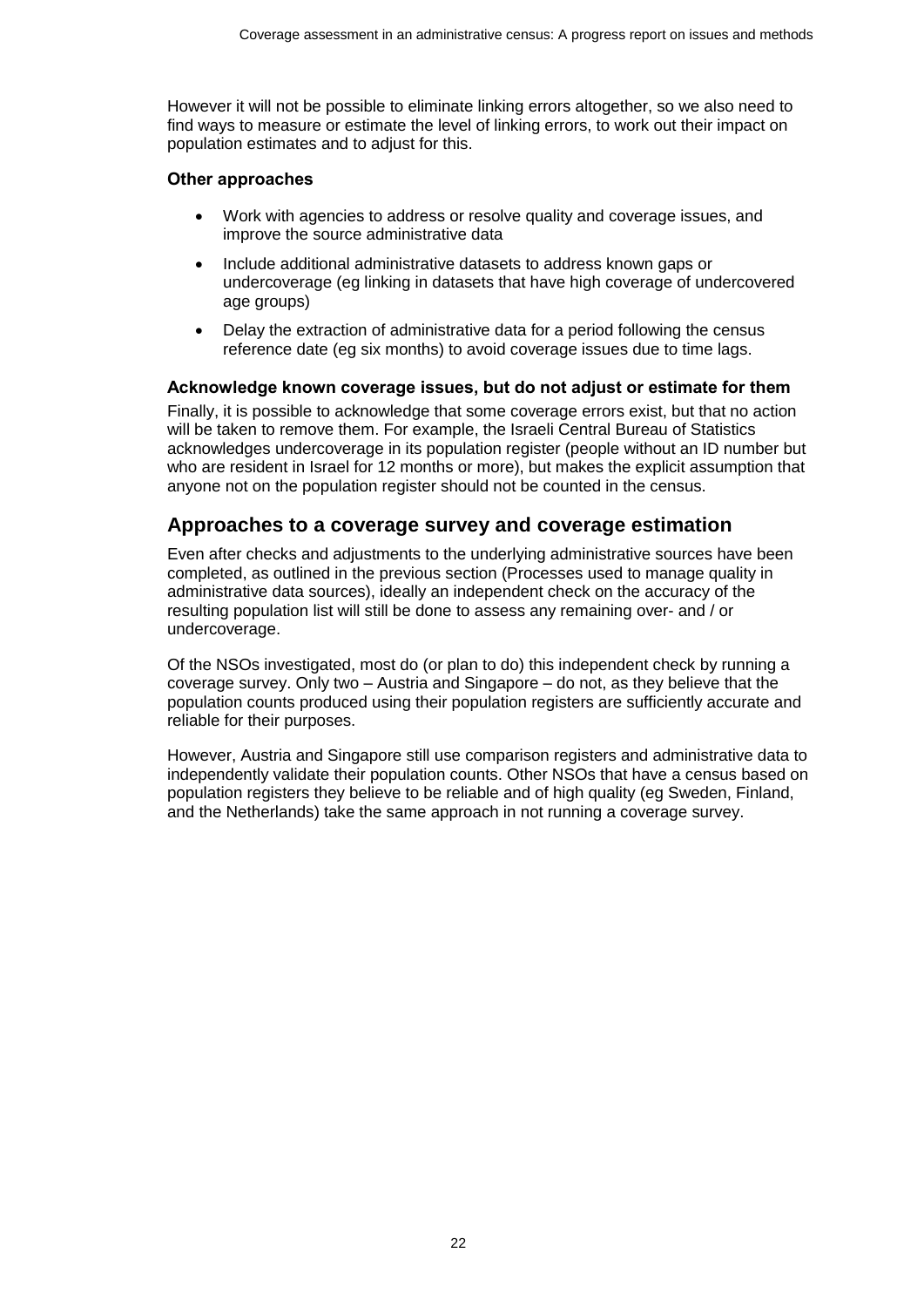### **Table 3 Approaches for estimating and adjusting for remaining coverage issues**

<span id="page-22-0"></span>Table 3 summarises the approaches taken to estimate and adjust for remaining coverage issues once the best administrative population list has been achieved.

|                         | Independent<br>validation checks<br>using other admin<br>sources | Estimate level of<br>undercoverage              | Estimate level of<br>overcoverage                                                                | Adjust for coverage<br>errors                                                                         |
|-------------------------|------------------------------------------------------------------|-------------------------------------------------|--------------------------------------------------------------------------------------------------|-------------------------------------------------------------------------------------------------------|
| Austria                 | Yes                                                              | <b>No</b>                                       | <b>No</b>                                                                                        | .                                                                                                     |
| Germany                 | <b>No</b>                                                        | Yes - by an<br>independent<br>coverage survey   | $Yes - by an$<br>independent<br>coverage survey                                                  | Yes - by imputing<br>and deleting<br>individual records<br>in the population<br>register              |
| Israel                  | <b>No</b>                                                        | $Yes - by an$<br>independent<br>coverage survey | $Yes - by a$<br>dependent<br>coverage survey                                                     | $Yes - by$<br>generating and<br>attaching a weight<br>to each record in<br>the population<br>register |
| Singapore               | Yes                                                              | <b>No</b>                                       | <b>No</b>                                                                                        |                                                                                                       |
| Switzerland             | No                                                               | $Yes - by an$<br>independent<br>coverage survey | Yes - by matching<br>a sample from the<br>population list back<br>to the full<br>population list | No adjustment <sup>1</sup>                                                                            |
| UK                      | Yes                                                              | $Yes - by a$<br>coverage survey                 | $Yes - by a$<br>coverage survey                                                                  | Yes - by use of<br>modelling and<br>weighting methods                                                 |
| Symbol:  not applicable |                                                                  |                                                 |                                                                                                  |                                                                                                       |

Rather, the Swiss Federal Statistical Office plans to publish a separate report on the quality and comprehensiveness of their register-based census, including under- and overcoverage estimates.

In New Zealand, significant undercoverage and overcoverage, both national and local, is expected to remain for any population constructed from administrative sources. Just as we do with our current census, an independent check on the accuracy of the population list constructed from the administrative data source(s) – in the form of a coverage survey – will be required for any New Zealand administrative census model.

However, given that the coverage issues in an administrative census differ from those in a full-enumeration census, new approaches to a coverage survey and coverage estimation will need to be developed.

We need to consider approaches that deal with both undercoverage and overcoverage, and with poor address data quality. Our current census coverage survey (PES) is unlikely to be sufficient – it is highly likely we will need to adapt or significantly change it, or adopt a different coverage survey approach and design altogether.

### Design of a coverage survey

The approach to, and design of, a coverage survey depends on what coverage issues exist in the administrative census population list. Just as the PES is tailored to our current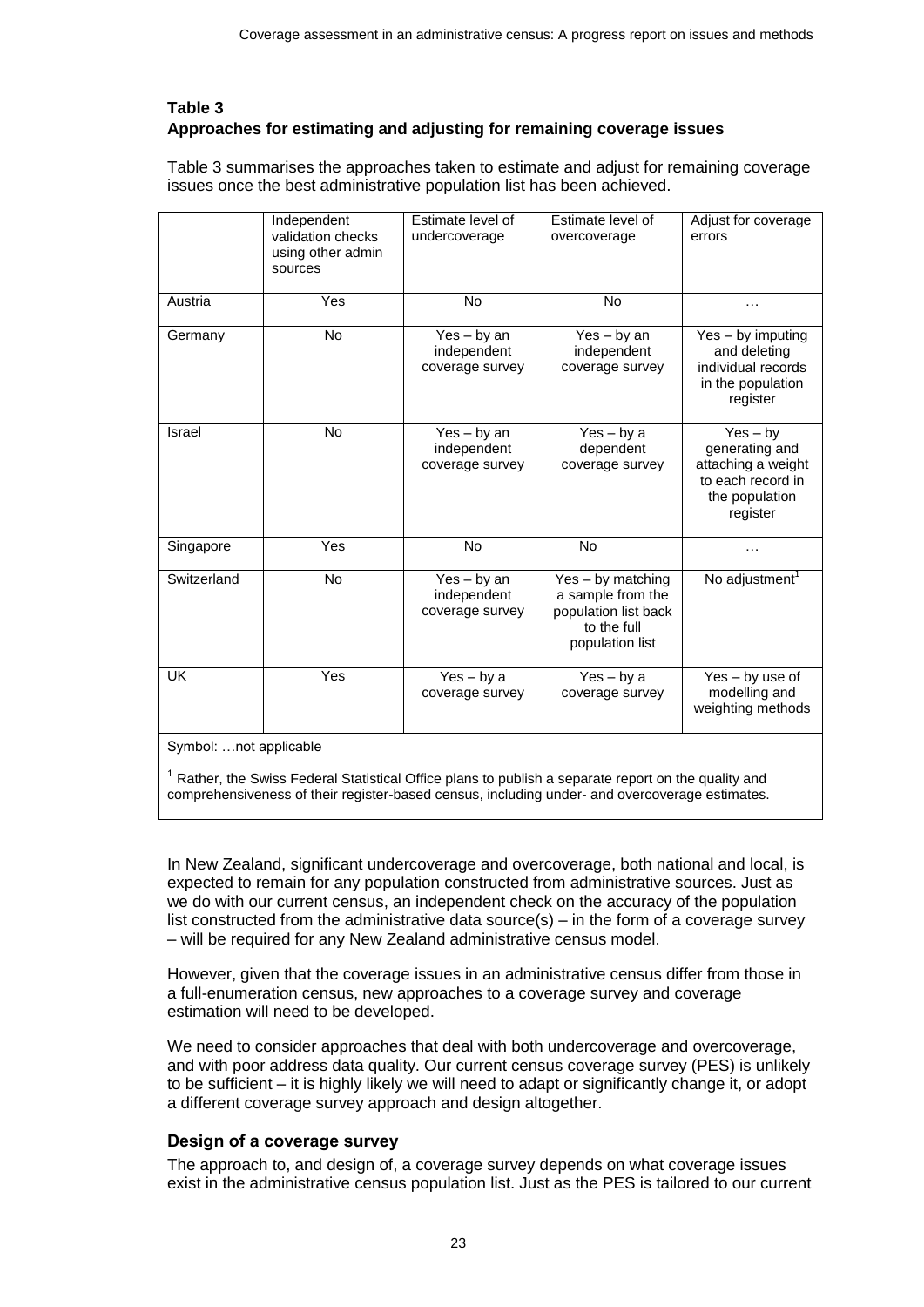census model and its coverage issues, a coverage survey for an administrative census also needs to be tailored to the model used and the coverage issues in the population list constructed from administrative data sources.

While the most obvious approach at this stage is a survey to assess coverage of the resulting population list, we also need to consider other options (eg assessing coverage of each of the administrative data sources that contribute to the list).

Understanding the level and pattern (eg by age, sex, ethnicity, geographic location) of coverage errors in the population list can also help us target the sample toward processes or population groups that we know to be hard to count, and maximise efficiency of the coverage survey.

The approach and design also needs to take into account the estimation process or model that will be used to adjust the census population counts, and provide the base estimated resident population for census year, given coverage estimates feed into this.

Therefore the approach to, and design of, a coverage survey depends on:

- the administrative census model used
- how many and which administrative data sources contribute to the model
- how the administrative data sources are combined to create the population list eg linking methodology, parameters and errors, processes used to remove overcoverage from the population list
- the specific under- and overcoverage issues that remain in the resulting population list
- whether and how quickly the coverage issues change over time (which may impact on how often a coverage survey needs to be run)
- the level of detail at which coverage estimates and population estimates are required – eg sex, age, ethnicity, geographic area
- the accuracy required of the coverage estimates and population estimates.

Many of the factors listed above are unknown at this point, but will be further refined in the next phase of the Census Transformation programme.

#### Estimating coverage components separately

A common approach among the NSOs that we investigated is to separately estimate for the two components of coverage – overcoverage and undercoverage. Estimates may be produced from a coverage survey, or by some other means.

Of the NSOs that carry out coverage estimation for their administrative census, three different approaches are used, as summarised in Table 5.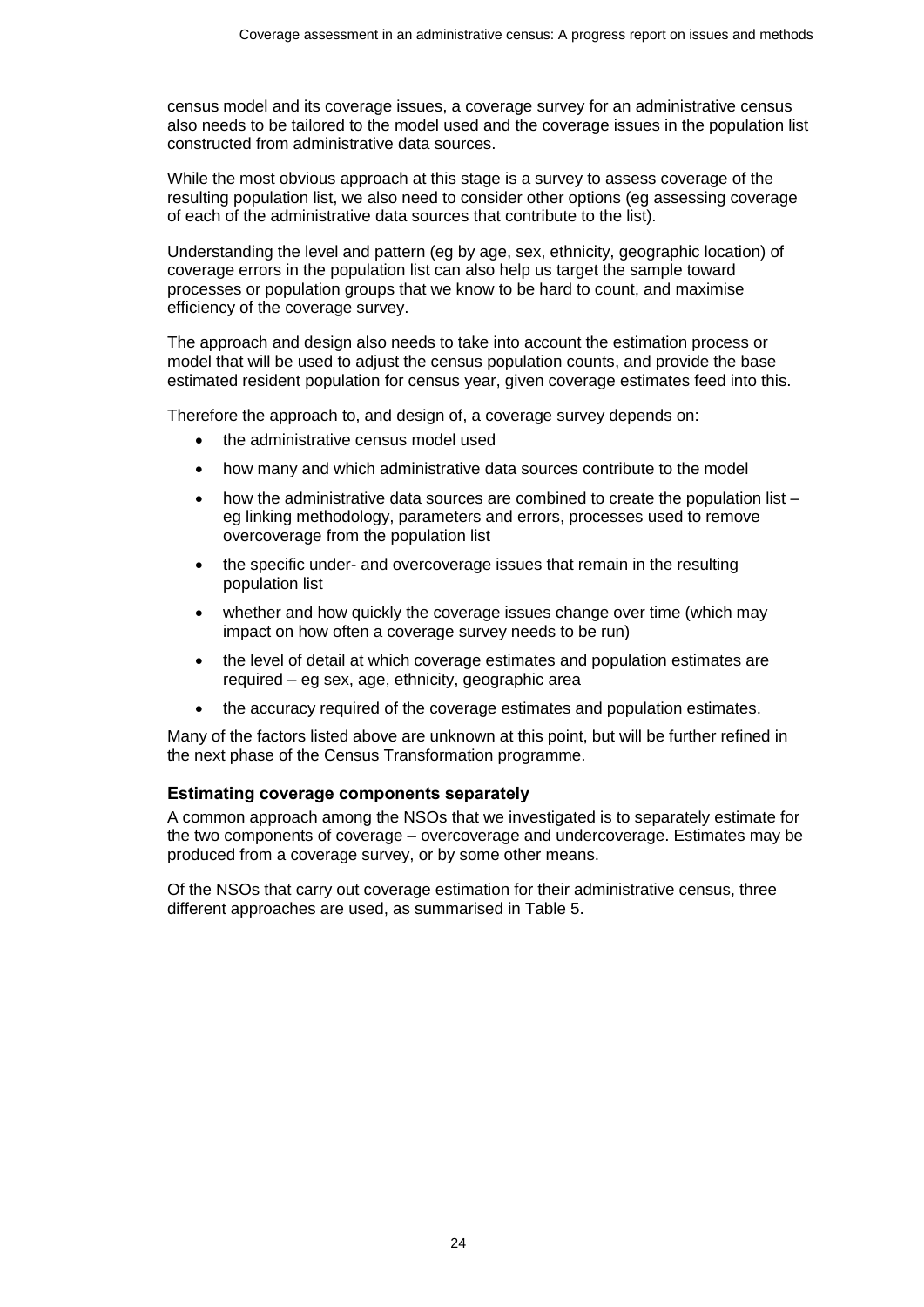#### **Table 4 Approaches used for coverage estimation**

<span id="page-24-0"></span>

|             | Approaches to estimating<br>undercoverage                                                                                           | Approaches to estimating overcoverage                                                                                                                        |  |
|-------------|-------------------------------------------------------------------------------------------------------------------------------------|--------------------------------------------------------------------------------------------------------------------------------------------------------------|--|
| Germany     | Independent coverage survey linked back to individuals in the administrative population<br>list at the sampled address <sup>1</sup> |                                                                                                                                                              |  |
| Israel      | Independent coverage survey linked<br>back to the administrative population list<br>at the individual level <sup>2</sup>            | Dependent coverage survey, starting from a<br>sample of the administrative population list,<br>to track and trace selected individuals <sup>3</sup>          |  |
| Switzerland | Independent coverage survey linked<br>back to the administrative population list<br>at the individual level <sup>4</sup>            | By matching a sample drawn from the<br>administrative population list back to the rest<br>of the list, to identify duplicates and other<br>erroneous records |  |

 $1$  The survey is carried out in large municipalities only. Linking back to individuals at the sampled address allows them to identify both people who were undercounted and overcounted at that address.

 $2$  This is similar to our current PES approach.

 $3$  This involves sampling in the opposite direction to our PES.

 $<sup>4</sup>$  This is similar to the approach used by the ONS and Canada to estimate overcoverage in their full-</sup> enumeration census models.

In the Israeli approach, the two surveys are carried out in the same geographic areas (ie inter-leaved), leading to efficiencies in the field work required. This is similar to the Esample and P-sample approach used by the US Bureau of the Census. Both Israel and Germany also collect additional attribute (long-form) information via their coverage survey.

Other approaches are also possible – for example, estimating for undercoverage due to unrecorded births using birth records (an option noted by the ONS) – as are different combinations of these. In the next phase of the Census Transformation programme, we will determine which, if any, of these approaches is best suited to a New Zealand administrative census.

If Statistics NZ uses dual system estimation (DSE) methods to estimate undercoverage, the two-component approach outlined above allows adjustment for national overcoverage first. This is a necessary requirement in order to meet the underlying DSE assumption of negligible overcoverage. Israel also extended the DSE method for its Integrated Census in 2008 to adjust for both local under- and overcoverage due to poor address data quality.

#### Other potential differences compared with the PES

The information collected in a coverage survey for an administrative census may need to be different from that collected in our current PES, in order to measure coverage. For example, address history information may need to be collected for individuals (as trialled by the ONS Beyond 2011 programme in their Population Coverage Survey Test) to correct for poor quality address data.

In addition, the types of dwelling included in a coverage survey may also need to be different from those in New Zealand's current PES. For example, the ONS noted that communal establishments may need to be included given the potential coverage issues in these.

### **Approaches for population estimation**

Given that coverage issues and coverage estimation approaches in an administrative census differ from those in a full-enumeration census, new approaches for population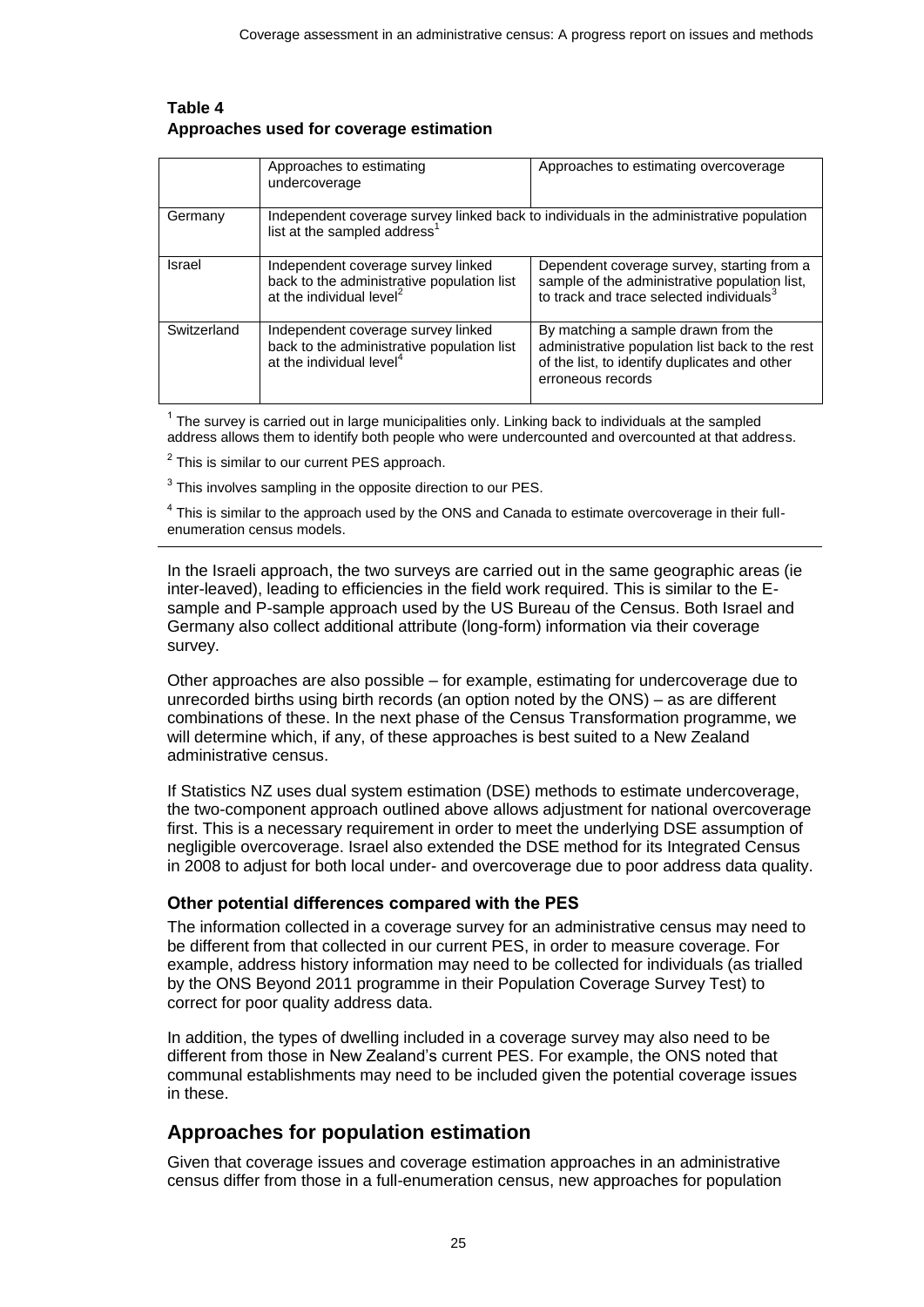estimation would need to be developed if New Zealand moved to an administrative census model.

Among the investigated NSOs that carry out coverage estimation for their administrative census, three different approaches to population estimation are taken:

- no population estimation the administrative census population counts are not intended to be adjusted using the coverage estimates (Switzerland)
- imputation and deletion of individual records in the population register to adjust for estimates of under- and overcoverage (Germany)
- generation of a 'census weighting' based on the coverage estimates for each record in the population register (Israel).

All these approaches result in a person-level census dataset being available for analysis and production of population statistics, rather than producing only aggregate population estimates.

The ONS Beyond 2011 programme is also considering various weighting and modelling methods to produce population estimates.

If New Zealand moved to an administrative census, the population estimation approach would need to adjust for linking errors – those that arise in constructing the population list, and in linking the coverage survey to it – in addition to under- and overcoverage.

The population estimation approach would also need to be able to provide measures of uncertainty (eg confidence intervals) for the resulting population estimates. The Census Transformation programme is researching Bayesian methods and models for population estimation, which have the ability to meet both of these needs.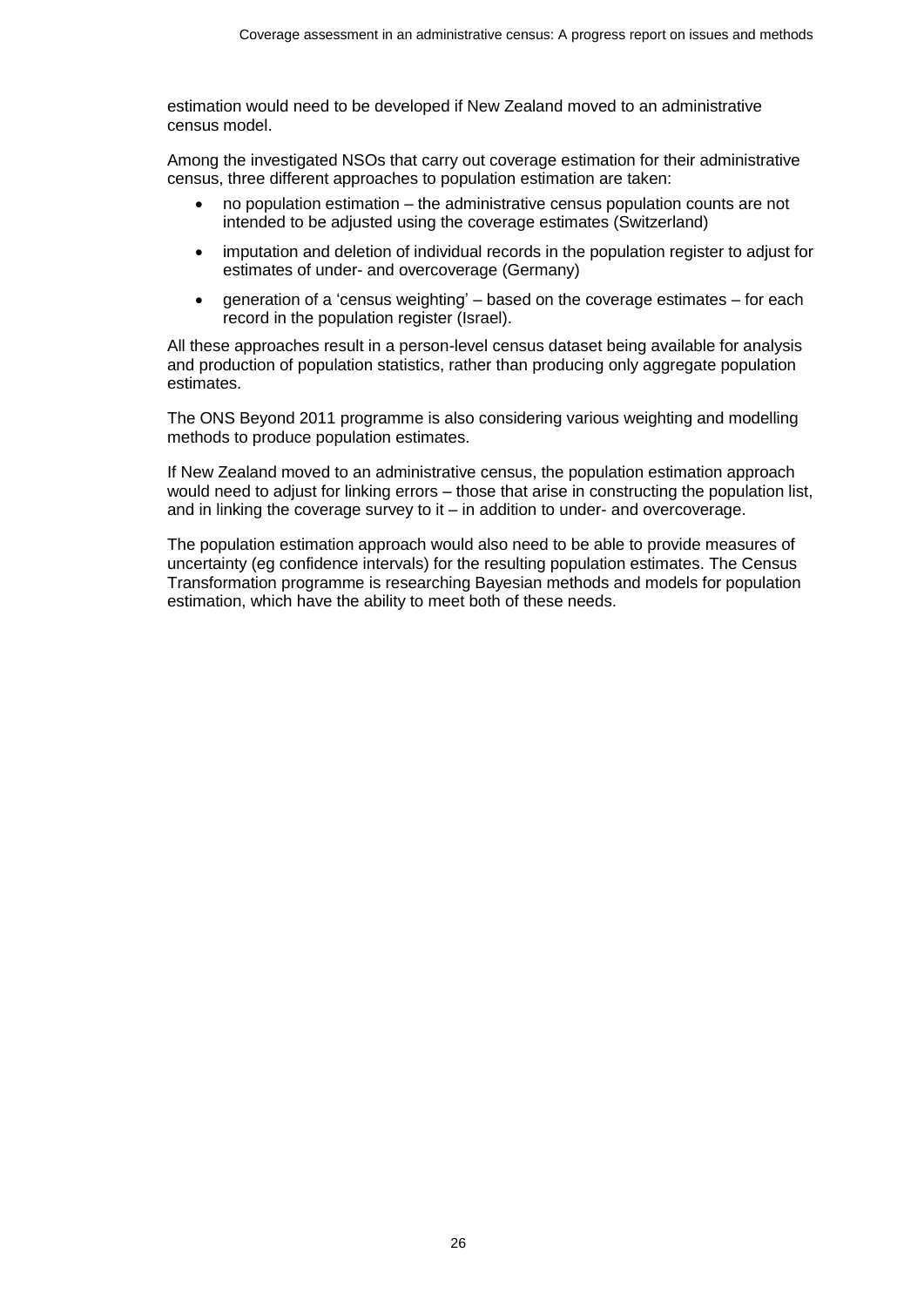# <span id="page-26-0"></span>Overarching implications for an administrative census in New Zealand

Implications for an administrative census in New Zealand have been noted in the previous sections where they relate to a key finding about issues and methods for coverage assessment.

We now address the third question:

3. What are the overarching implications for a New Zealand administrative census, and for a coverage survey? In particular, will our current PES suffice or do we need to change our approach to coverage assessment?

### **Administrative census models are dependent on the wider context in which an NSO operates**

Administrative census models, and their coverage assessment issues and methods, vary between NSOs. Each NSO operates in a unique context that depends on a range of factors, many of which are non-statistical – including the political environment, legislative issues, privacy concerns, historical issues, and cultural norms.

These factors can affect the administrative census model used by an NSO in a variety of ways. For example the acceptance of, or appetite for, population registers and compulsory registration; availability of unique identifiers; the level of influence the NSO has over agencies supplying administrative data; and the NSO's ability to accurately measure external migration.

It is not always easy to identify the underlying factors or rationale behind each NSO's administrative census model, and the related coverage assessment issues and methods. NSOs are not always transparent about these factors, and methodological documentation tends to focus more on the statistical rationale, rather than the wider NSO context.

### **A New Zealand administrative census would need a tailored coverage adjustment and assessment solution**

While there will be many similarities between a New Zealand administrative census, and administrative censuses at other NSOs, aspects of the context in which we operate are still unique.

For example:

- Some coverage issues faced by other NSOs are much less of an issue for New Zealand. For example, we are in the relatively unique situation of having high quality external migration data available, which we can readily use to eliminate overcoverage due to emigration.
- Some coverage adjustment methods proposed by other NSOs may not be very useful in a New Zealand administrative census. For example, if we were to take a stringent rules-based approach to reducing overcoverage, we are still likely to need an external check for overcoverage to confirm that it has been eliminated. Also, taken to the extreme, this approach may make the undercoverage problem even worse (ie eliminate valid records from the population).

New Zealand's uniqueness means that there is no 'one-size-fits-all' solution to coverage adjustment and assessment for a New Zealand administrative census.

Therefore, it is unlikely Statistics NZ would be able to adopt the approach of any single NSO in its entirety and apply it wholesale to an administrative census in New Zealand. Instead, we would need to take a mixed approach, selecting various methods from across a range of NSOs. This approach would allow us to tailor an appropriate solution for New Zealand, while drawing on the knowledge, experience, and methods of NSOs facing similar coverage issues.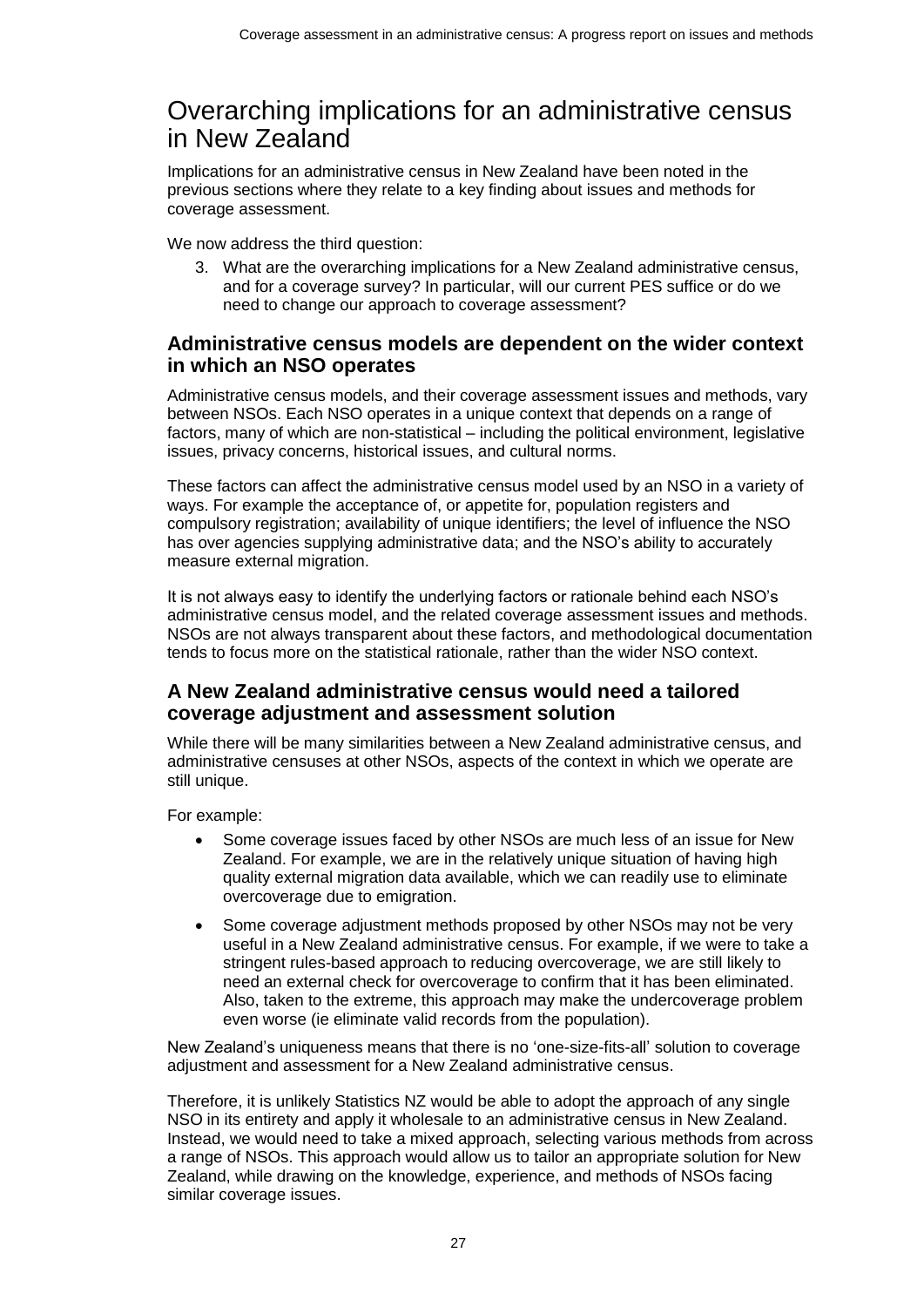Our research so far has identified a suite of potential methods for us to consider and select from, or adapt, in the next phase of our investigations. In addition, innovative new methods will also need to be developed to address emerging coverage issues (eg population estimation in the presence of linking errors).

The most relevant NSOs for us to focus on in the next phase of research are the ONS, Israel, and Germany, given the following similarities to New Zealand's situation:

- All three NSOs have investigated or put in place methods to deal with overcoverage in addition to undercoverage.
- In the absence of a unique identifier, Germany has used probabilistic linking to combine multiple administrative data sources to produce population counts, and the ONS is considering this approach as an option.
- Israel has developed methods to deal with poor quality address data in its population register, and the ONS is also researching this area.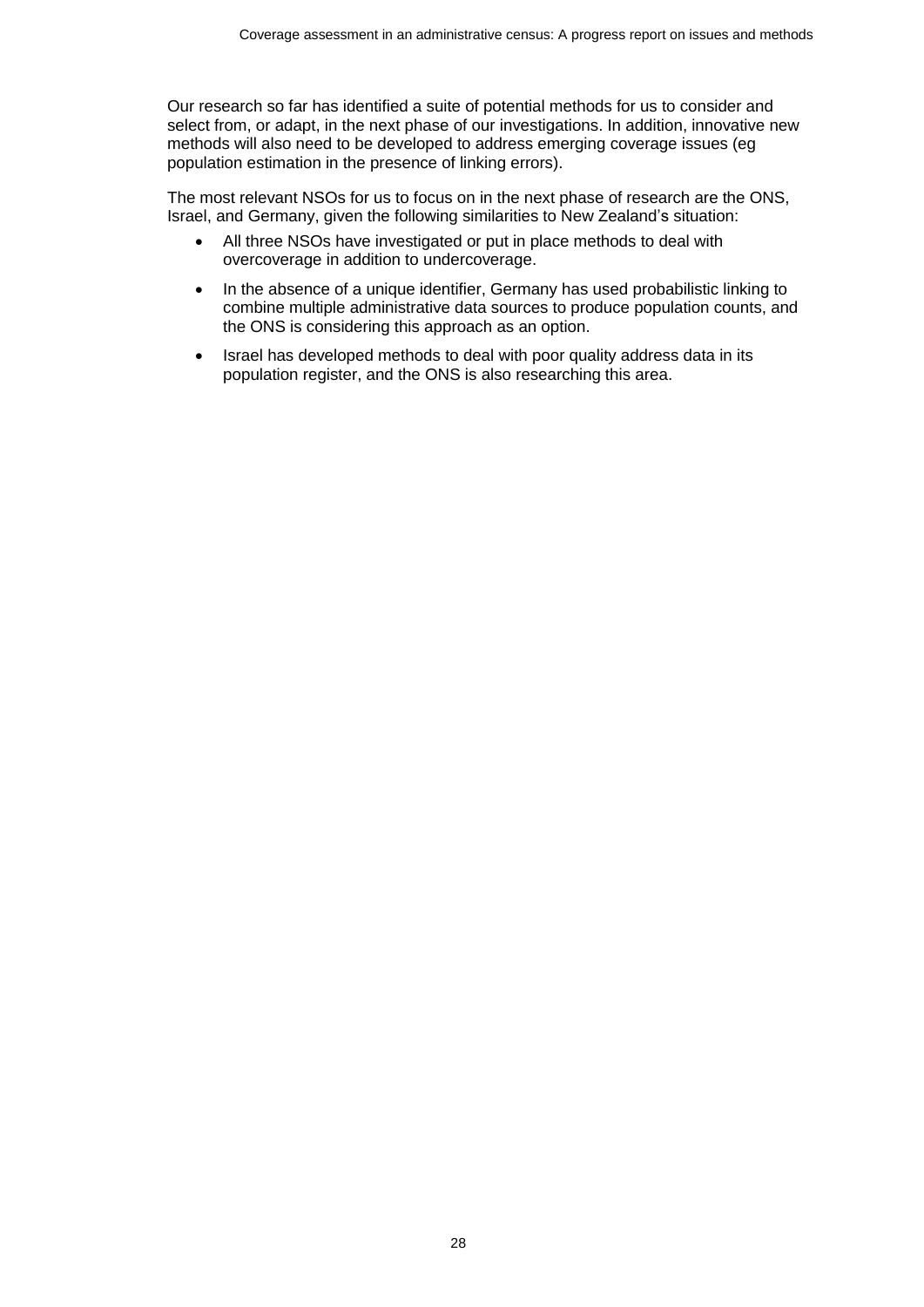

# <span id="page-28-0"></span>5.Conclusion

### **Key coverage issues**

*Coverage assessment in an administrative census: A progress report on issues and methods* identifies the following key coverage issues, in the event that Statistics NZ moves to a Census of Population and Dwellings based primarily on administrative data:

- Significant overcoverage in administrative data sources, in addition to undercoverage.
- Poor quality address data resulting in coverage errors at the subnational level.
- Linking errors that arise when joining multiple administrative data sources, which can affect both coverage and population estimates.

These coverage issues are similar to those faced by other national statistical offices (NSOs) that have recently moved to an administrative census, or are currently considering doing this.

However, these coverage issues differ from the issues faced in New Zealand's current full-enumeration census.

### **Managing and measuring coverage issues**

Our research of other NSOs also identified a range of potential methods for managing and measuring coverage errors in an administrative census. We have already applied some of these methods (eg 'signs of life' rules) during our initial evaluation of the potential of the Integrated Data Infrastructure (IDI) to produce population estimates.

However, given that each NSO operates in a unique context, there is no single NSO model we can follow exactly. If New Zealand moves to a census based primarily on administrative data, we need to develop a tailored solution for New Zealand, drawing on the knowledge, experience, and methods of other NSOs where relevant.

In conclusion, the evidence gathered in the first phase of our coverage assessment research clearly signals the areas we need to investigate further in the second phase of the Census Transformation programme.

Specifically, to address the type and extent of coverage issues identified in existing New Zealand administrative data sources, we need to focus on developing:

- processes to address or manage quality and coverage issues in the data sources underlying an administrative census
- an independent check, in the form of a coverage survey, as part of any administrative census model
- new, and perhaps significantly different, approaches to a coverage survey and methods for coverage estimation, given our current coverage survey (Postenumeration Survey) is unlikely to be sufficient
- new methods for population estimation that account for both coverage and linking errors, and provide measures of uncertainty for the estimates produced.

### **Next steps**

To expand on the preliminary investigations in this paper, we recommend the following next steps:

 Investigate the quality and coverage issues in linked administrative data at a more detailed (unit record) level, by linking 2013 Census data to the IDI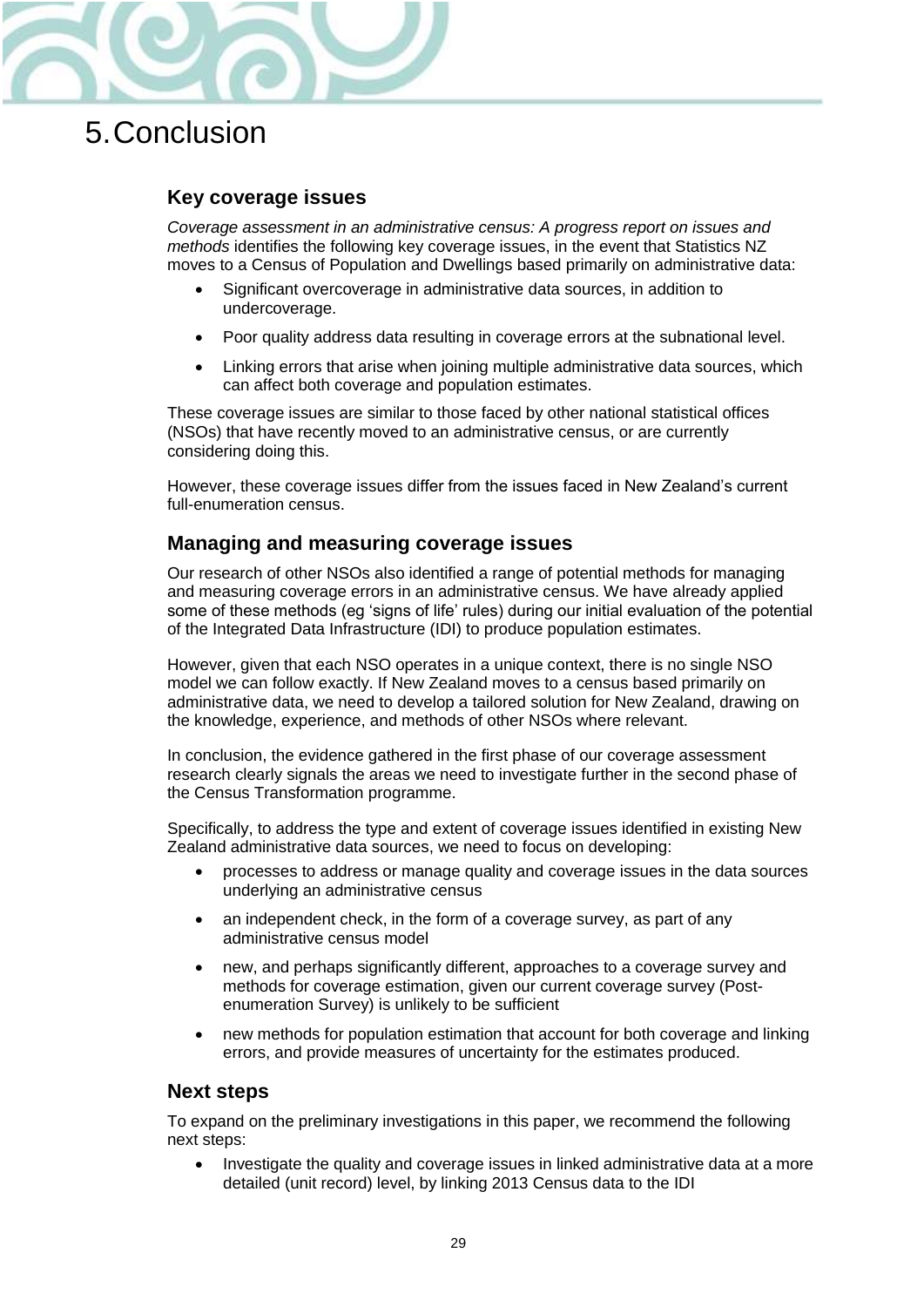- Undertake more detailed research into the coverage estimation and adjustment methods being used or investigated at other NSOs
- Determine the best approaches and methods for dealing with quality and coverage issues in a New Zealand administrative census
- Research and broadly develop coverage estimation and population estimation methods for a New Zealand administrative census
- Produce a high level coverage survey design for a New Zealand administrative census.

However measurement of, and adjustment for, coverage issues cannot be considered in isolation. They need to be factored into the end-to-end design of the administrative census model.

Three inter-dependent streams of work to be considered are:

- constructing the population list to manage known coverage issues, for example unrecorded deaths and false-negative matches
- designing a coverage survey and estimation methods to measure coverage errors in the population list
- developing population estimation methods that include measures of coverage error and linking error.

An iterative approach will be required as these inter-connected work streams progress, and are refined.

### **Research questions to consider**

As we carry out the next steps recommended above, we also need to consider several open research questions:

- What is the best way to deal with the anticipated problems of high overcoverage in addition to undercoverage, and poor address data quality?
- What is the best approach for designing a coverage survey, and for coverage estimation?
- How should coverage survey results be used to adjust counts from the administrative population list?
- What is the impact of linking errors, and are there methodological approaches for making inference about population estimates from data linked with errors?
- What other population estimation methods are needed to meet requirements for population statistics?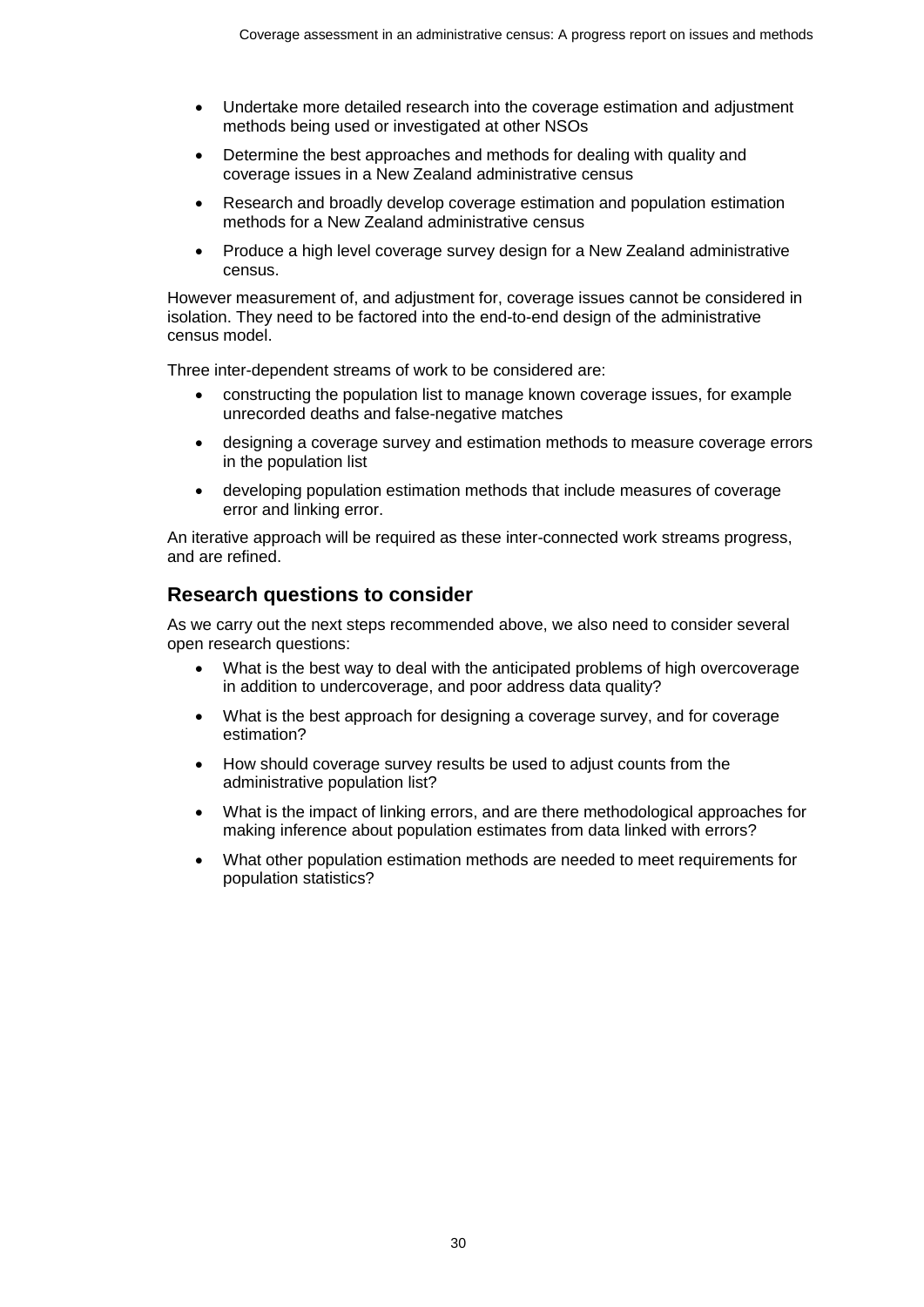

# <span id="page-30-0"></span>References

Bechtold, S (2013). [The new register-based Census of Germany -](http://www.statistics.gov.hk/wsc/IPS027-P2-S.pdf) a multiple source [mixed mode approach.](http://www.statistics.gov.hk/wsc/IPS027-P2-S.pdf) Paper from Federal Statistical Office of Germany for ISI 2013. Available from www.statistics.gov.hk.

Bycroft, C (2014). [Statistics New Zealand: An overview of progress on the potential use](http://www.stats.govt.nz/methods/research-papers/topss/census-admin-data.aspx)  [of administrative data for census information in New Zealand.](http://www.stats.govt.nz/methods/research-papers/topss/census-admin-data.aspx) Available from www.stats.govt.nz.

Central Bureau of Statistics Israel (2012). [The integrated rolling census in Israel.](http://www.unece.org/stats/documents/2012.06.ces.html) Note for Conference of European Statisticians, 60th Plenary Session – Paris, 2012. Available from www.unece.org.

Central Bureau of Statistics Israel (2013). Population census. Retrieved 26 June 2013. Available from www.cbs.gov.il.

Crothers, C, Woodley, A, & Davies, T (2007). [Utilisation of official statistics in the](http://www.statisphere.govt.nz/further-resources-and-info/official-statistics-research/series/volume-2-2007.aspx#6)  [Auckland region](http://www.statisphere.govt.nz/further-resources-and-info/official-statistics-research/series/volume-2-2007.aspx#6). Official Statistics Research Series. Available from www.statisphere.govt.nz.

Elkin, M, Dent, P, & Rahman, N (2012). Beyond 2011: A review of international approaches to estimating and adjusting for under- and over-coverage. Available from www.ons.gov.uk.

Federal Statistical Office of Germany (2006). [Planning the register-based Census 2011 in](http://www.unece.org/stats/documents/2006.06.ces.html)  [Germany.](http://www.unece.org/stats/documents/2006.06.ces.html) Note for Conference of European Statisticians, 54th Plenary Session – Paris, 2006. Available from www.unece.org.

Federal Statistical Office of Germany (2012). [Lessons learnt from a mixed-mode census](http://www.unece.org/stats/documents/2012.06.ces.html)  [for the future of social statistics.](http://www.unece.org/stats/documents/2012.06.ces.html) Note for Conference of European Statisticians, 60th Plenary Session – Paris, 2012. Available from www.unece.org.

Gibb, S, & Shrosbree, E (2014). [Evaluating the potential of linked data sources for](http://www.stats.govt.nz/methods/research-papers/topss/evaluating-potential-linked-data-sources.aspx)  [population estimates: IDI as an example.](http://www.stats.govt.nz/methods/research-papers/topss/evaluating-potential-linked-data-sources.aspx) Available from www.stats.govt.nz.

Ralphs, M, & Staples, V (2012)[. Beyond 2011: Exploring the challenges of using](http://www.ons.gov.uk/ons/about-ons/who-ons-are/programmes-and-projects/beyond-2011/reports-and-publications/methods-and-policies-reports/index.html)  [administrative data](http://www.ons.gov.uk/ons/about-ons/who-ons-are/programmes-and-projects/beyond-2011/reports-and-publications/methods-and-policies-reports/index.html) (M2). Available from www.ons.gov.uk.

Renaud, A (2007). [Estimation of the coverage of the 2000 Census of Population in](http://www5.statcan.gc.ca/olc-cel/olc.action?ObjId=12-001-X200700210497&ObjType=47&lang=en&limit=0)  [Switzerland: Methods and results.](http://www5.statcan.gc.ca/olc-cel/olc.action?ObjId=12-001-X200700210497&ObjType=47&lang=en&limit=0) *Survey Methodology*, vol 33, no. 2, 199–210. Available from www5.statcan.gc.ca.

Singapore Department of Statistics (2002). [Singapore Census of Population 2000:](http://www.singstat.gov.sg/publications/publications_and_papers/cop2000/census_stat_admin.html)  [administrative report.](http://www.singstat.gov.sg/publications/publications_and_papers/cop2000/census_stat_admin.html) Available from www.singstat.gov.sg.

Singapore Department of Statistics (2003). [Singapore register-based census –](http://unstats.un.org/unsd/censuskb20/KnowledgebaseArticle10480.aspx) lessons [learnt and challenges ahead.](http://unstats.un.org/unsd/censuskb20/KnowledgebaseArticle10480.aspx) Paper for 21st Population Census Conference – Kyoto, 2003. Available from www.ancsdaap.org.

Singapore Department of Statistics (2009). [Singapore's Census of Population 2010.](http://unstats.un.org/unsd/censuskb20/KnowledgebaseArticle10690.aspx) Available from http://unstats.un.org.

Statistics Austria (2012a). The register-based census in Austria. PowerPoint presentation for the Beyond 2011 International Review in June 2012.

Statistics Austria (2012b). [Challenges in the transition from a traditional to register-based](http://www.unece.org/stats/documents/2012.06.ces.html)  [census in Austria.](http://www.unece.org/stats/documents/2012.06.ces.html) Note for Conference of European Statisticians, 60th Plenary Session – Paris, 2012. Available from www.unece.org.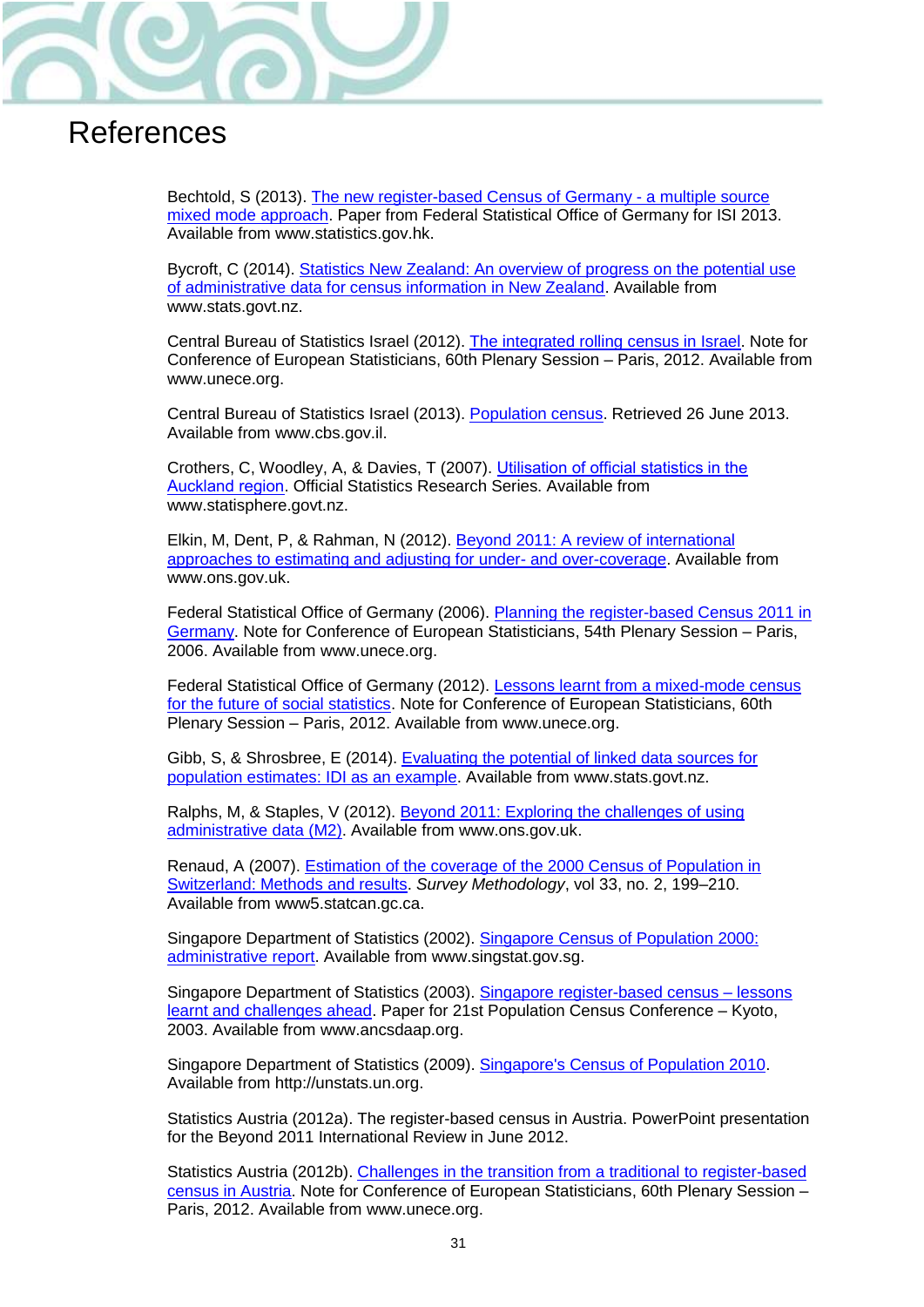Statistics New Zealand (2012a). [Transforming the New Zealand Census of Population](http://www.stats.govt.nz/methods/research-papers/topss/transforming-nz-census-pop-dwell.aspx)  [and Dwellings: Issues, options, and strategy.](http://www.stats.govt.nz/methods/research-papers/topss/transforming-nz-census-pop-dwell.aspx) Available from www.stats.govt.nz.

Statistics New Zealand (2012b). Statement of Intent 2012–17. Available from www.stats.govt.nz.

Statistics New Zealand (2013). [Evaluation of administrative data sources for subnational](http://www.stats.govt.nz/browse_for_stats/population/estimates_and_projections/eval-admin-subnat-pop-est.aspx)  [population estimates.](http://www.stats.govt.nz/browse_for_stats/population/estimates_and_projections/eval-admin-subnat-pop-est.aspx) Available from www.stats.govt.nz.

Statistics New Zealand (2014a). An overview of progress on the potential use of [administrative data for census information in New Zealand.](http://www.stats.govt.nz/methods/research-papers/topss/census-admin-data.aspx) Available from www.stats.govt.nz.

Statistics New Zealand (2014b). [Linking methodology used by Statistics New Zealand in](http://www.stats.govt.nz/browse_for_stats/snapshots-of-nz/integrated-data-infrastructure/linking-methodology-statsnz-idi.aspx)  [the Integrated Data Infrastructure project.](http://www.stats.govt.nz/browse_for_stats/snapshots-of-nz/integrated-data-infrastructure/linking-methodology-statsnz-idi.aspx) Available from www.stats.govt.nz.

Swiss Federal Statistics Office (2011). [The new census.](http://www.bfs.admin.ch/bfs/portal/en/index/news/publikationen.html?publicationID=4617) Available from www.bfs.admin.ch.

Swiss Federal Statistics Office (2012). [The Swiss census system: a comprehensive](http://www.unece.org/stats/documents/2012.06.ces.html)  [system of household and person statistics.](http://www.unece.org/stats/documents/2012.06.ces.html) Note for Conference of European Statisticians, 60th Plenary Session – Paris, 2012. Available from www.unece.org.

United Nations Statistics Division (2010). [Post enumeration surveys: Operational](http://unstats.un.org/unsd/censuskb20/KnowledgebaseArticle10685.aspx)  guidelines – [technical report.](http://unstats.un.org/unsd/censuskb20/KnowledgebaseArticle10685.aspx) Available from http://unstats.un.org.

Zadka, P (2012). 2008 Integrated Census – Israel. PowerPoint presentation for the Beyond 2011 International Review in June 2012.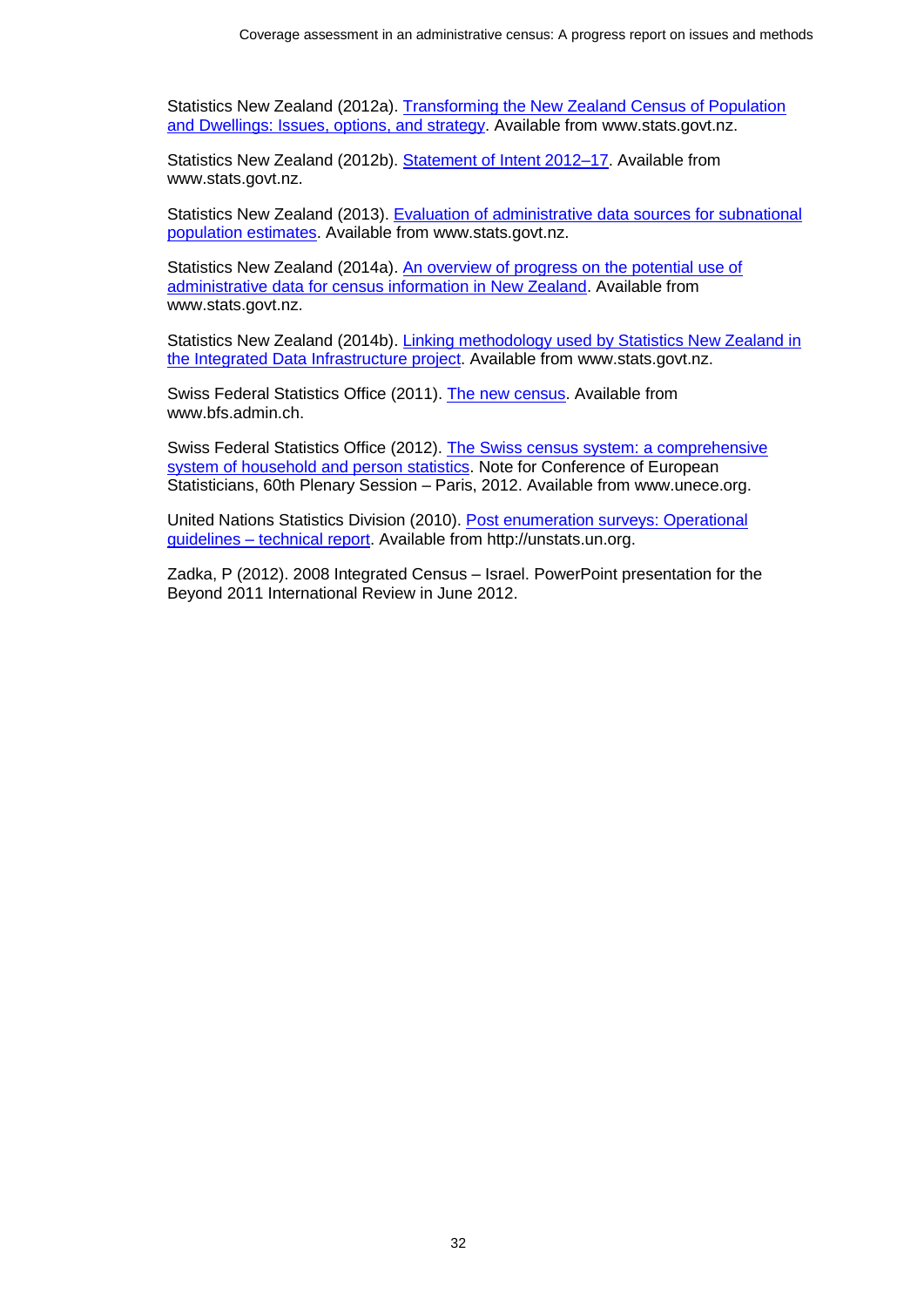

# <span id="page-32-0"></span>Appendix: Coverage issues and assessment methods at NSOs with an administrative census

This appendix provides more information about the administrative census carried out by each of the five NSOs covered in this paper. The summary for each NSO includes:

- a short history of its administrative census
- the type of administrative census model that it uses
- the coverage issues it faced when developing and implementing the administrative census model
- the approaches it used to deal with coverage issues.

# <span id="page-32-1"></span>Austria

Statistics Austria moved to a register-based census in 2011, having carried out its last 10 yearly full-enumeration population census in 2001 (along with a building and housing census and a census of local units of employment).

Before 2001, Austria did not have an interconnected network of population records. Instead, each municipality administered its own records. However, several data sources that would help enable the move to a register-based census, including a population register and a housing register, were created or evolved using data from the 2001 Census.

The spine for Statistics Austria's register-based census is their Central Population Register (CPR). This is linked to six other base registers – the Housing Register of Buildings and Dwellings, the Business Register of Enterprises and their Local Units, the Register of Educational Attainment, the Central Social Security, the Tax Register, and the Unemployment Register. These registers are backed-up by seven comparison registers that are used to assure the quality of the census results (eg via cross-checks), and to supply additional attribute information not available or only partly available in the base registers.

## **Key coverage issues**

Key coverage issues that Statistics Austria faced in setting-up its register-based census, and the approaches it developed to deal with these issues, included:

- overcoverage in the CPR due to duplicates, 'list inflation' etc. This is minimised via a complex 'analysis of residence process' that includes checking the CPR for multiple records, deaths, and signs of life, and in some cases sending out a letter to confirm whether the person was a usual resident as at the reference date. Erroneous inclusions identified by this process are excluded from the census counts
- undercoverage in the CPR due to time lags in records being updated, for example births and changes of address. This is avoided by using CPR data extracted six months after the census reference date, which allows additional time for records to be updated
- undercoverage of foreigners without a residence permit and certain groups of homeless people. This is noted as an issue with the register-based census, but there are no specific processes or coverage assessment measures in place to address the issue.

Austria's register-based 2011 Census did not include independent assessment or measurement of coverage errors (eg via a post-enumeration survey), though neither was this a feature of their full-enumeration census before 2011 (UNSD, 2010). Presumably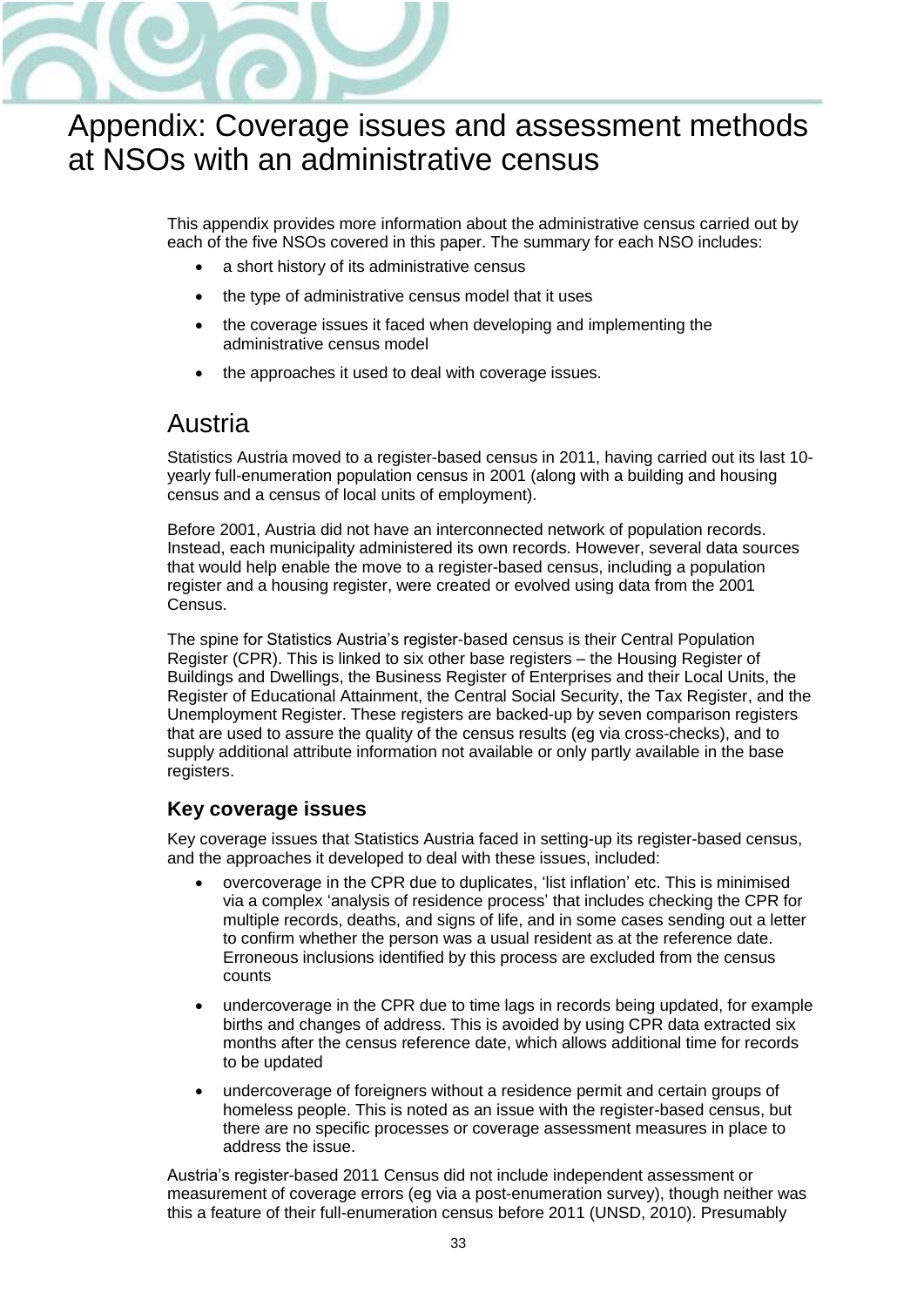they are confident that the base CPR, coupled with the approaches they have put in place to address the known coverage issues with this, results in population counts that are sufficiently accurate for their purposes.

Sources*: Statistics Austria (2012a & 2012b).*

# <span id="page-33-0"></span>Germany

The Federal Statistical Office of Germany based its 2011 Census on a new model. This was Germany's first census in nearly 25 years following the last traditional census in 1987.

The 2011 Census was a combined census model, consisting of linked administrative registers – including population registers (decentralised), the employment register, and a register of addresses and buildings (set up in 2008 in preparation for the 2011 Census) – supplemented by surveys (both full-coverage and sample surveys), including a census of buildings and housing (postal survey to all owners).

The centralised population register serves as the spine and primary base for the population counts, with data from the other registers and supplementary surveys linked to it. One of the biggest challenges for the Federal Statistical Office of Germany was that this linking has to be done without the use of unique person or building identifiers. Instead, exact and probabilistic linking is done using auxiliary variables such address, name, sex, and date of birth.

## **Key coverage issues**

Key coverage issues that the Federal Statistical Office of Germany identified in developing its new census model included:

- poor data quality and a high level of coverage error in the population register for special facility addresses – for example, prisons, psychiatric hospitals, care homes, and student residences
- strong variation in coverage error rates for municipalities of differing population sizes, with smaller municipalities having higher quality registers and lower rates of over- and undercoverage than larger municipalities
- coverage errors due to combining decentralised population registers each subject to time lags in being updated – into one central register. This means that a person may be counted several times (overcounting) or not at all (undercounting), in the wrong place, or with a wrong residence status (eg emigrants)
- discrepancies identified at the address level between the number of inhabitants in the population register (following a household generation process), and the number of occupants indicated by the property owner in the census of buildings and housing
- remaining coverage errors in the population register even after adjustment procedures are applied. In particular, a relatively large variance in overcount rates between municipalities.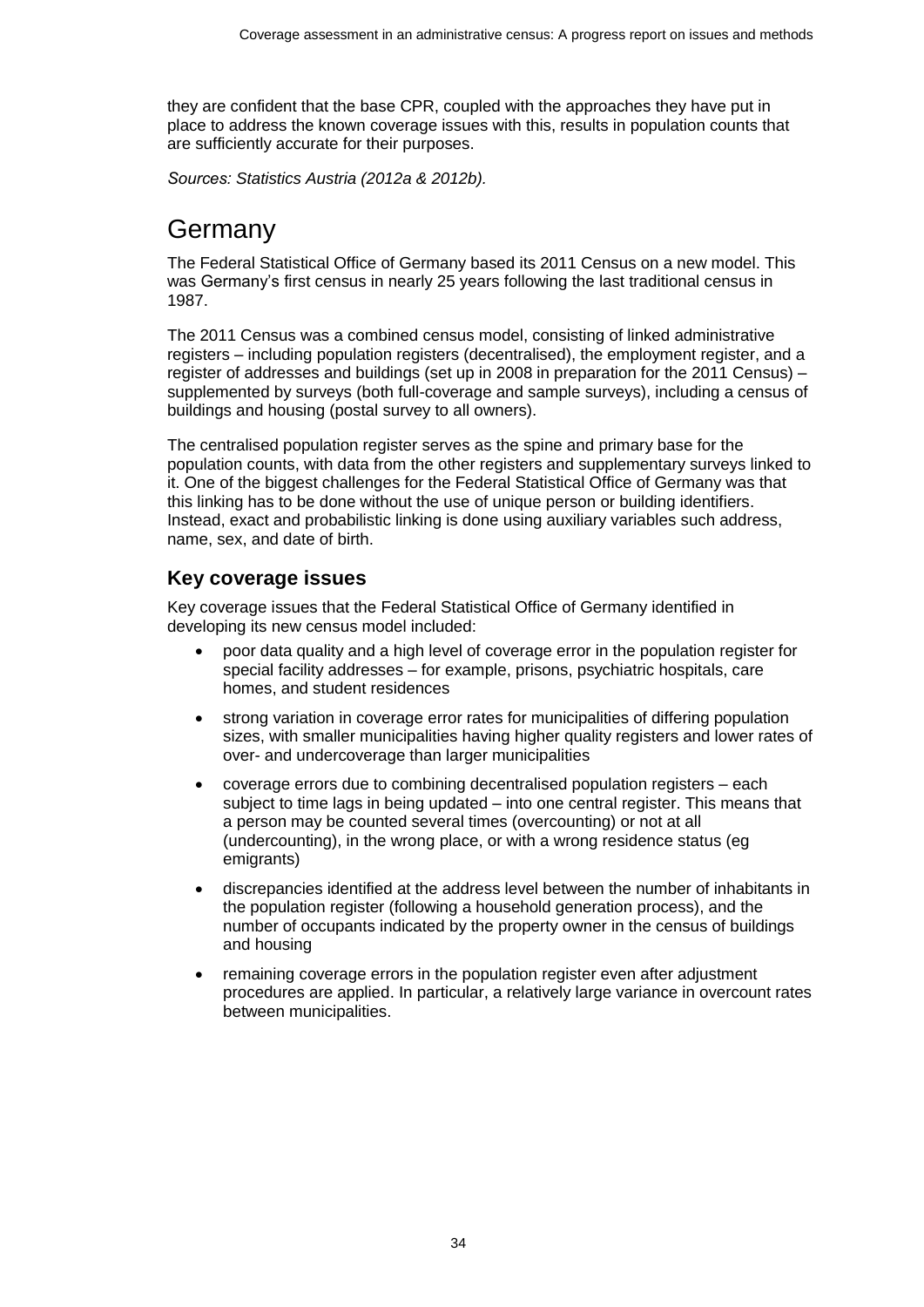The Federal Statistical Office of Germany carried out a range of approaches to manage and measure these coverage issues, including:

- full-enumeration of special facility addresses as part of the new census model
- matching the combined population register to itself, to identify and correct for people with duplicate / multiple entries
- comparing population register data for two different reference dates to identify and correct for 'temporary' overcount
- a supplementary survey in small municipalities (less than 10,000 inhabitants), limited to addresses with only one occupied living quarter, in which a discrepancy was identified in the number of inhabitants / occupants. Based on the responses, corrections are made to the register for surveyed addresses where needed
- a household sample survey in large municipalities (more than 10,000 inhabitants) to both assess coverage of the population register, and cover variables and population groups not contained in the registers.

One of the aims of the household sample survey was to measure the extent of overcoverage and undercoverage in the population register. The sample frame – restricted to municipalities with more than 10,000 inhabitants – consisted of addresses with housing space and occupied living quarters on the central register of addresses and buildings.

A random sample – stratified by geographic region and size of household – was taken, covering nearly 10 percent of the population. Selected addresses were surveyed to identify existing occupants who should be counted in the census. The individual level survey data was then linked to records on the population register at the same address to identify matching persons (up-to-date entries), missing persons (undercount) and nonactive persons (overcount).

Based on the results of the household survey, the population register was adjusted in two ways:

- Population register data was corrected for the sampled addresses at which people were identified as being over- and/or undercounted.
- Coverage error estimates from the sample survey<sup>7</sup> were also used to correct population register data across all large municipalities (ie extrapolating coverage results from the sample to the whole survey population).

In both cases, overcoverage was corrected by deleting people from the population register, and undercoverage was corrected by imputing people into the population register. The driver behind this approach was the need to output a person-level census dataset, in order to carry out planned analysis and also to meet user demands.

German inter-censal population estimates are currently based on the latest census, updated for births and deaths, and migration (arrivals and departures). In the mediumterm, the Federal Statistical Office will attempt to replace this with regular evaluations (at least once a year) of the population registers, although this is dependent on certain preconditions being met (eg register coverage errors being within tolerable limits).

Sources*: Bechtold, S (2013); Federal Statistical Office of Germany (2012 & 2013).*

l

 $7$  Corrections were made based on the marginal distributions of estimated register coverage errors for demographic core variables, and variables of employment statistics. Adjustments to the distribution of variable combinations (eg age group by sex) were also done where register errors at that level could be estimated with sufficient accuracy.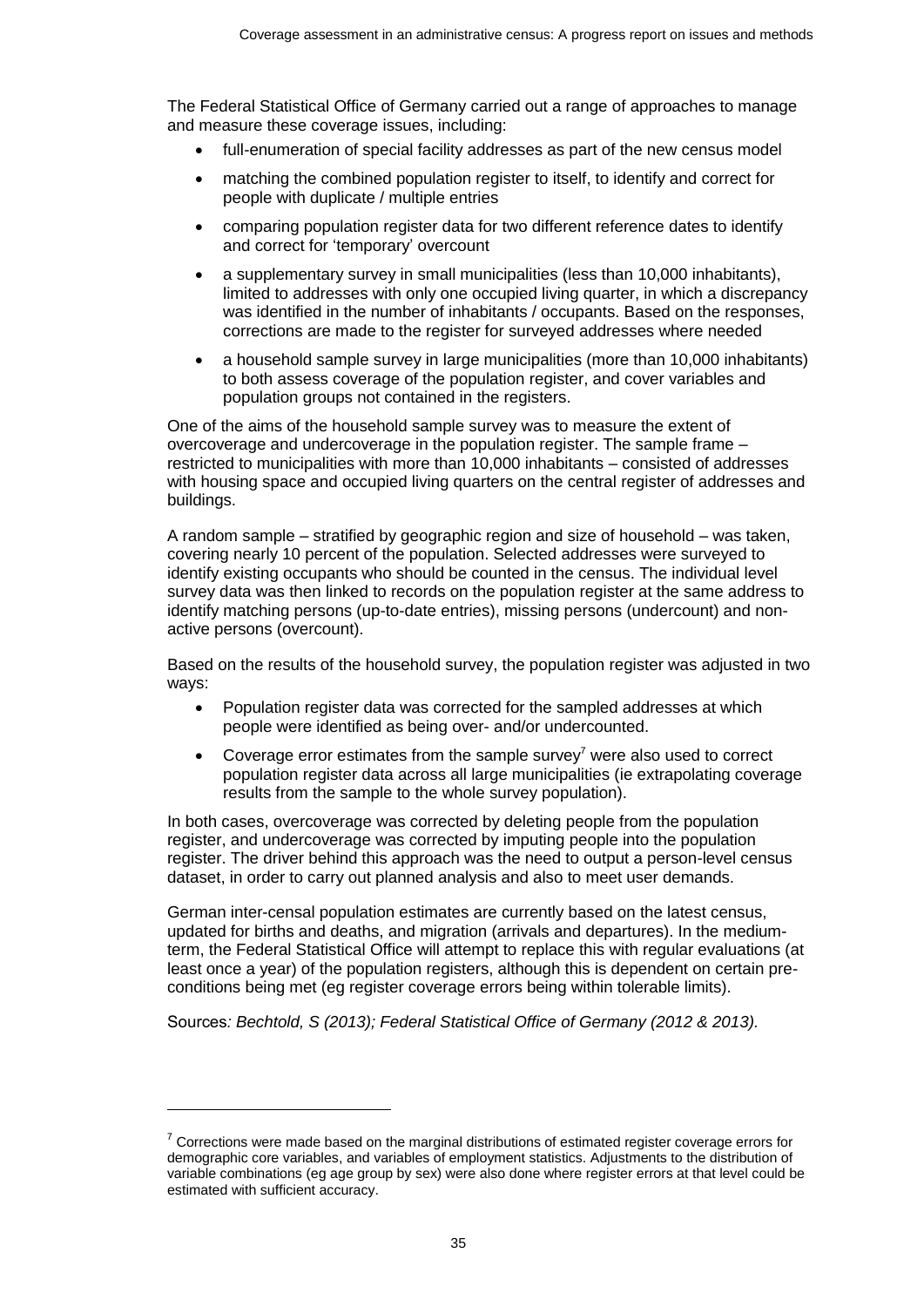# <span id="page-35-0"></span>Israel

The Israeli Central Bureau of Statistics conducted its first integrated census based on administrative data in 2008. Before then, Israel had conducted five population censuses – the last in 1995 – using traditional census methods, with full enumeration of dwellings, a short-form completed for all residents, and a long-form completed by a 20 percent sample of households.

The 2008 Integrated Census used a combined census model. This comprised a registerbased census using Israel's Population Registry, plus full-enumeration of the institutional population, supplemented with two interlaced but independent sample surveys.

The census was designed to:

- collect detailed demographic, social, and economic information (ie long form information)
- evaluate the quality of the population registry, plus calculate measures of underand overcoverage that can be used to correct population estimates based on the registry.

## **Key coverage issues**

Key coverage issues that the Israeli Central Bureau of Statistics identified in its population registry included:

- national undercoverage: it does not include people who do not have ID numbers who are residents in Israel continuously for a year or longer, legally or illegally – for example, foreign workers
- national overcoverage: it contains emigrants who no longer live in Israel, and some unrecorded deaths, due to time lags in updating the registry
- local under- and overcoverage: due to the poor quality of the address information, most coverage errors occur at the local level, with approximately 25 percent of people recorded in the population registry at an address different from the one where they actually reside (ie people counted in the wrong place).

The Israeli Central Bureau of Statistics did not estimate or adjust for national undercoverage – it was assumed that anyone not on the population registry (ie people without an ID number) should not be counted in the census.

To deal with the remaining coverage issues (national overcoverage and local under- and overcoverage), the ICBS first linked in address information from other administrative data sources to update and improve the quality of the population registry address data. This resulted in what is called the Improved Administrative File (IAF).

They then carried out two interlaced but independent sample surveys to estimate national overcoverage and local under- and overcoverage in the IAF, and also to collect long-form information.

To estimate coverage, the Israeli Central Bureau of Statistics used a modified capturerecapture (dual system estimation or DSE) method, which was extended to include an evaluation of overcount (the traditional DSE method is designed to evaluate undercoverage, and assumes that overcoverage is minimal).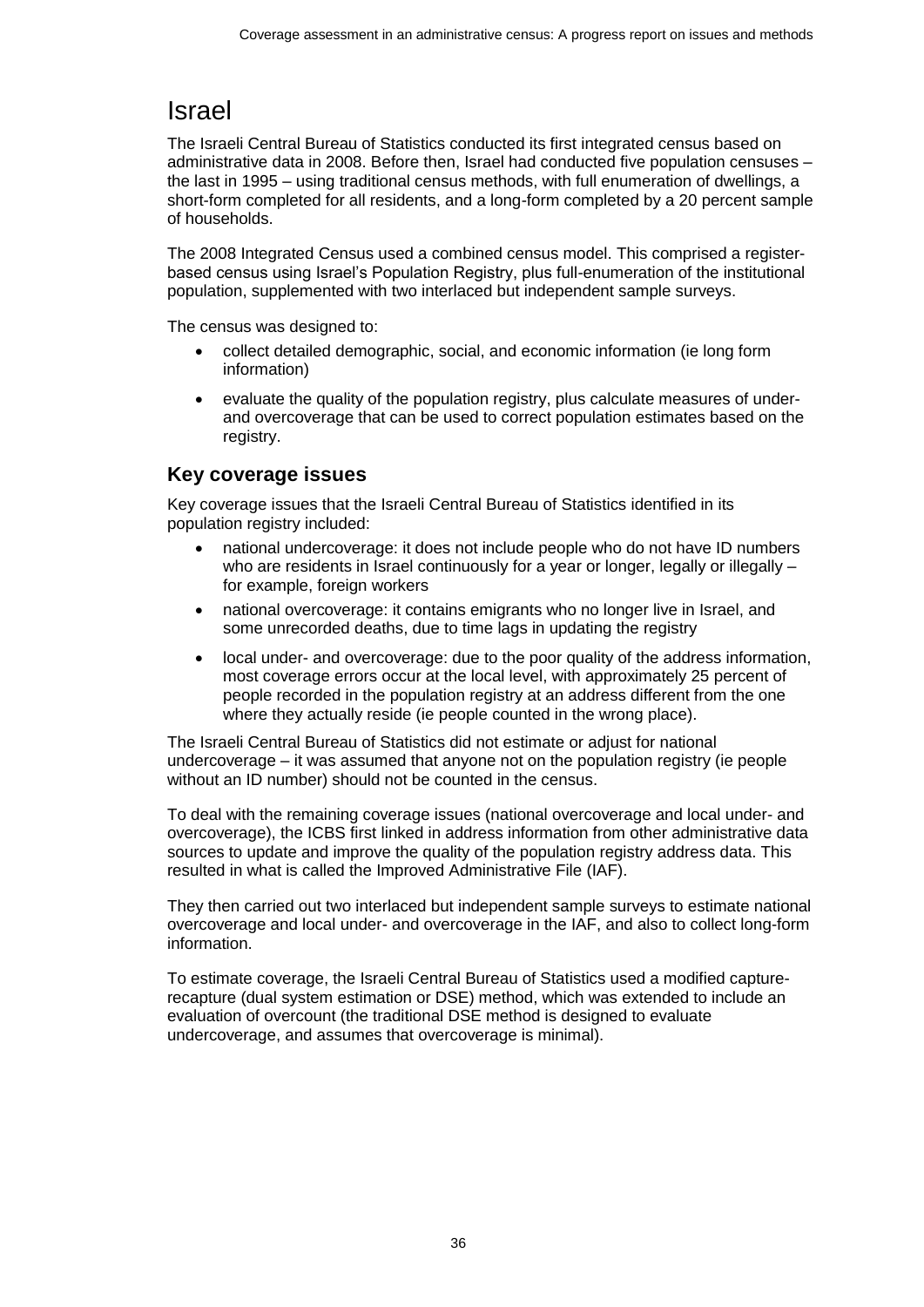The sample design involved two independent samples focused on the same enumeration areas:

- 1. a sample of enumeration areas to estimate undercoverage (U sample). Approximately 17 percent of the population were enumerated, and surveyed to collect long-form information.
- 2. a sample of individuals from the Improved Administrative File (IAF) to estimate overcoverage (O sample). Approximately 20 percent of the population were selected from the IAF – people with addresses registered in the same enumeration areas as sampled in the U sample, plus a sample of individuals with address not geo-coded.

The result was two lists of people for each sampled enumeration area, generated independently – people listed in the IAF at the addresses in the enumeration area (O sample), and those actually found in the enumeration area during the U sample field enumeration. These lists were linked after the U survey was conducted, via exact and probabilistic linking methods especially developed for the integrated census.

For people on the IAF list, but not enumerated in the field (ie not matched to a person in the U sample list), additional follow-up was then done in the field or via phone. These people were traced, located, and surveyed to confirm their presence (or not) and location in Israel.

Once national overcoverage was estimated and accounted for, a generic DSE model was used to estimate local undercoverage / overcoverage (which balance across the country) for each statistical area. Based on these coverage estimates, a census weight was then generated for each record (person) in the IAF, and these weights could then be used to produce estimates for any population group.

During 2012, the ICBS began an integrated rolling census for the first time. The integrated rolling census approach is based on the 2008 Integrated Census, but with census operations carried out over a 10-year period (similar to France) and several modifications – including a reduced sample size for the two coverage surveys, and use of an enhanced labour force survey to help in the estimation of undercount.

However, due to methodological problems identified upon examination of the estimates, data collection for the integrated rolling census was suspended in 2013 and the census method is being re-evaluated. In the meantime, inter-censal population estimates are being updated the same way as previously, using 2008 integrated census data as a base.

Sources*: Central Bureau of Statistics (2012 & 2013); Elkin et al (2012); Zadka, P (2012).*

# <span id="page-36-0"></span>**Singapore**

In 2000, the Singapore Department of Statistics adopted a combined census model for the first time, moving from a de facto to a de jure population concept, and continued with this approach in 2010. Before this, the department ran a traditional full-enumeration census every 10 years, with developments since the 1980s allowing them to increase the use of administrative data in the census over time.

In Singapore's combined census model, basic population counts and characteristics are compiled from administrative registers (in census and inter-censal years), and supplemented with a sample survey (approximately 20 percent of households) that collects additional information not available from administrative sources (in census years only).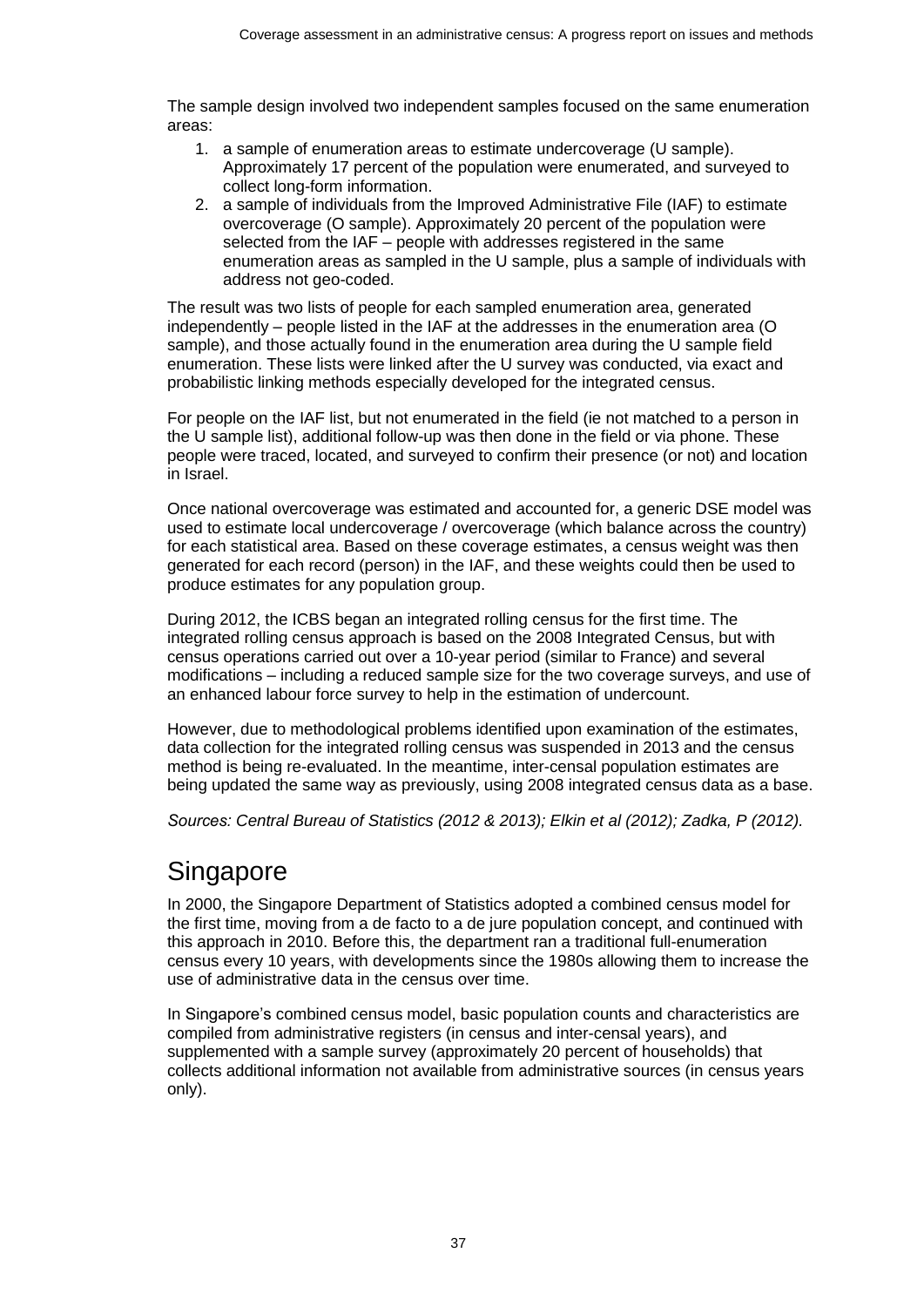The basic population data is extracted from two registers:

- Household Registration Database (HRD) a population register containing basic personal information on Singapore citizens and permanent residents (set-up using information sourced from administrative registers and the 1990 Census)
- National Database on Dwellings (NDD) a register of all residential addresses.

Together, the HRD and NDD give a physical location for every person and household in Singapore.

### **Key coverage issues**

During development of the register-based census for 2000, various data coverage issues were identified. These were primarily due to time-lags in households and individuals notifying the relevant administrative agency of changes – for example, change of address, demolition of existing dwelling units, and construction of new dwelling units. Some instances of 'list inflation' were also identified – for example, the department found that the elderly in the population were overcovered in administrative data sources compared with their official population estimates.

These coverage issues were mostly resolved during development of the 2000 Census by:

- comparing population counts compiled from the administrative registers with the official population estimates produced from the full-enumeration census
- matching and verifying census data with other administrative registers for example, to update addresses in the HRD and NDD
- conducting additional fieldwork or small-scale surveys before the census year to confirm the presence of people and dwelling units, and update the registers (HRD and NDD)

This additional fieldwork carried out before the census year included a 'focused' census for people aged 75 years and over, which was done via mail questionnaires in 1998/99 to verify the addresses and locations of the elderly. The exercise confirmed that some of the elderly had either migrated, passed away, changed address, or were residing in facilities for seniors. The returns were used to update the HRD, and therefore produce more accurate counts of the elderly population before the Census 2000 launch.

Additional fieldwork before the census also included surveys to update the physical status of dwelling units in the NDD, including fieldwork to check demolitions, and contact with major property developers.

However, some of the processes described above have been continued – either on a regular or ad-hoc basis – to preserve the integrity of the registers (HRD and NDD), and ensure good quality data. The Singapore Department of Statistics also continues to work with various agencies to resolve data issues, including data coverage, for both existing and new data items.

Singapore's combined census does not include independent assessment or measurement of any remaining coverage errors (eg via a post-enumeration survey). The Singapore Department of Statistics is confident the quality of the resulting administrative data is sufficiently high to produce an accurate count of the population and its basic characteristics.

Sources: *Singapore Department of Statistics (2002, 2003, & 2009)*.

## <span id="page-37-0"></span>**Switzerland**

The Swiss Federal Statistics Office conducted its last 10-yearly full-enumeration census in 2001, moving to the new Swiss Census System in 2011. This new system uses a combined census model, in which existing registers are supplemented with annual sample surveys. The Swiss census is conducted and evaluated on an annual basis.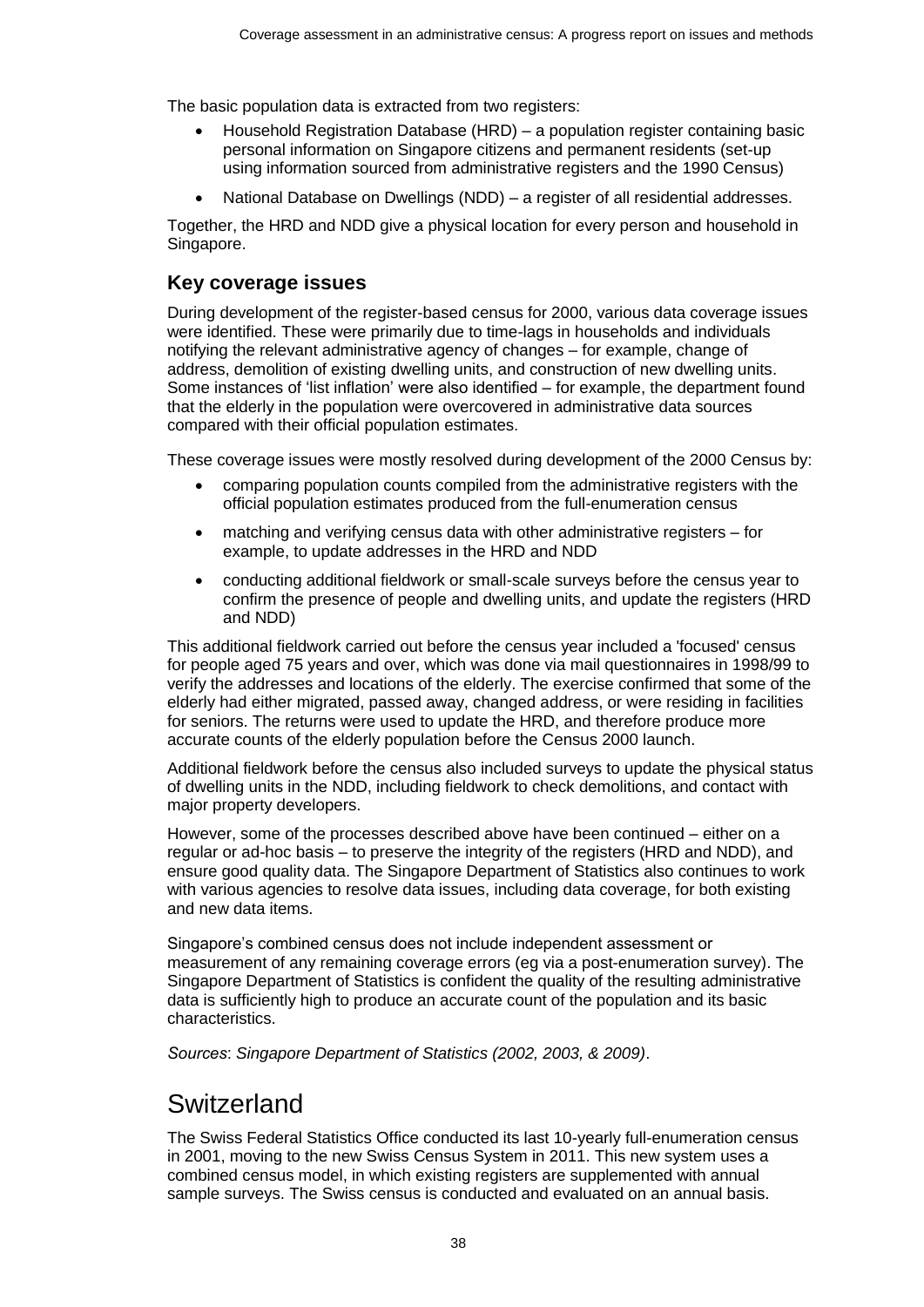The existing administrative registers used are the population registers of the various Swiss communes and cantons, and key federal person data registers, and the residential buildings and dwellings register (the Federal Register of Buildings and Dwellings, built with data from the Buildings and Dwellings Survey of the 2000 Census).

Three annual sample surveys collect necessary information not contained in the registers, each with a specific focus, and designed to provide results to different levels of granularity. In total, about 5 percent of the population is surveyed in writing or by telephone each year. Person-level data from the registers and sample surveys is linked using a unique social security number.

### **Key coverage issues**

 $\overline{a}$ 

Key coverage issues that the Swiss Federal Statistics Office identified during development of its new census, and the approaches it used to deal with these issues, include:

- Overcoverage due to people, particularly foreign nationals, appearing in several registers. This is addressed in two ways:
	- o By prioritising the source registers (based on their timeliness, completeness, reliability, and other factors) and then, for each category of persons, selecting the source on which the number of people to be counted is to be based.
	- By using the social security number to link the records of one individual in different sources, in order to define the target population for the census, and to avoid duplicates.<sup>8</sup>
- Under- and overcoverage due to time lags between the point in time when an event (birth, death, migration) occurs, when it is reported to the authorities, and when it is updated in the relevant register(s). To the extent possible, the numbers are adjusted based on information received afterwards (ie after the data has been sent to the SFSO for the census reference day).
- Even after taking the above steps, some under- or overcoverage is still expected to remain in the register(s) for some sub-populations, though these may differ from the sub-populations undercovered / overcovered in Switzerland's traditional census. In order to assess this, the SFSO is conducting the first independent coverage survey of its new census in 2013, with results available in 2014.

The coverage survey will measure the quality and comprehensiveness of the registerbased component of the new census. As in their 2000 census, which was the first census for which the SFSO had run a post-enumeration survey, the survey procedure will be based on a capture-recapture / dual system estimation method.

For the 2000 census, this involved two separate components – one to estimate undercoverage, using an independent sample survey matched back to the census (as in New Zealand's current PES), and one to estimate overcoverage, matching a sample drawn from the census list to the rest of the census list to identify duplicates and other erroneous records. The coverage analysis was supplemented by a study of matches from the undercoverage component to work out potential measurement, classification, and location errors in the census data.

For the 2013 coverage survey, the SFSO will be adapting this procedure to account for the experience gained from the 2000 Census, and the new Swiss census system introduced in 2011. However, at the time of our last correspondence with the SFSO, the specifics of the 2013 coverage survey estimation approach were still being finalised.

 $8$  If unable to match on social security number (eg due to a number not yet being assigned to a person, or needing to be corrected), the SFSO attempt to match on other identifiers – name, date of birth, address. The processing of remaining unmatched cases is very time-consuming.